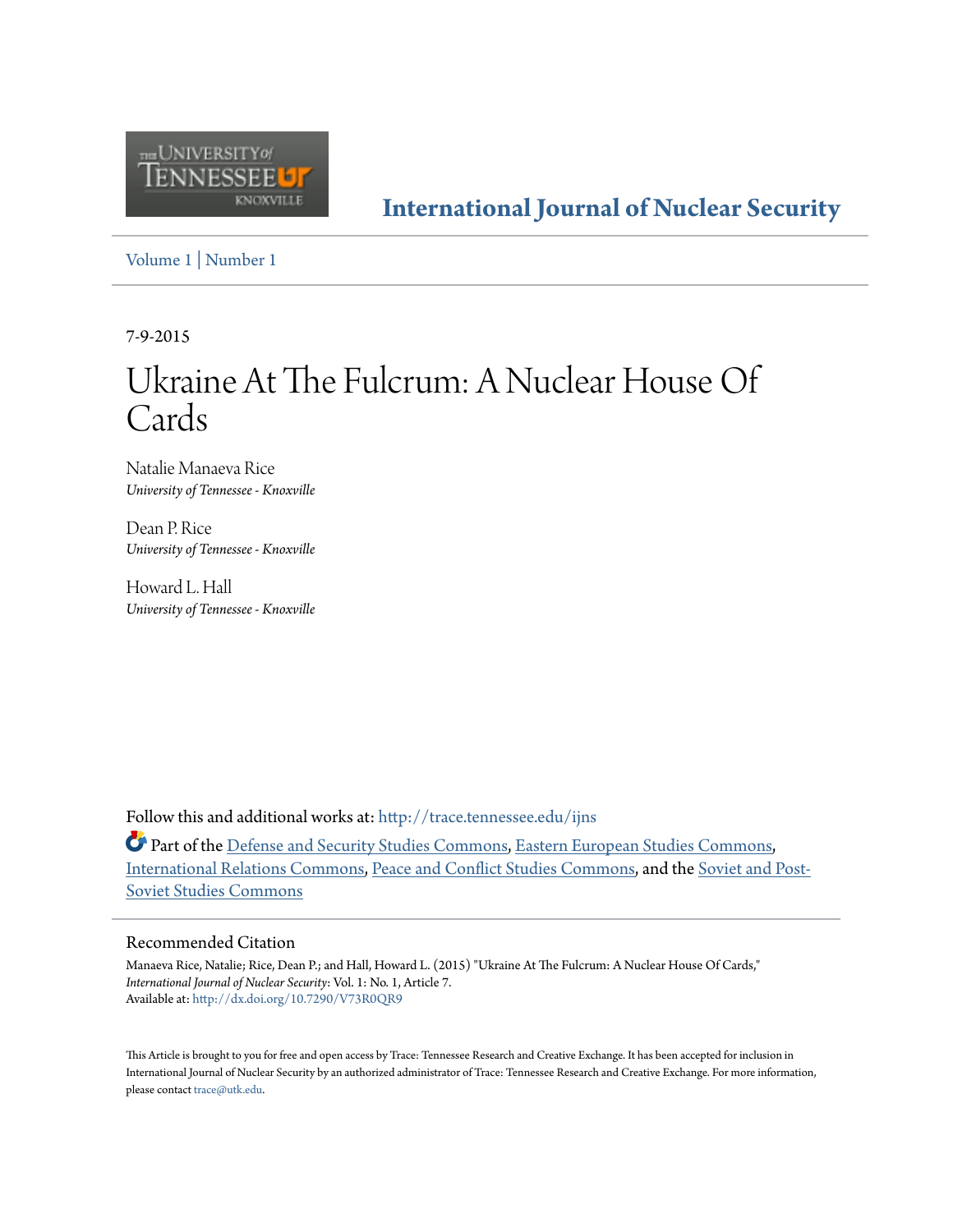## **Ukraine at the Fulcrum: A Nuclear House of Cards**

Natalie Manaeva-Rice Institute for Nuclear Security University of Tennessee, Knoxville

Dean P. Rice Institute for Nuclear Security University of Tennessee, Knoxville

Howard L. Hall Institute for Nuclear Security University of Tennessee, Knoxville

*This manuscript was submitted in March 2015*.

#### **Abstract**

The three fundamental pillars that uphold the foundation for preserving and enhancing global nuclear security are: nuclear disarmament, the prevention of further nuclear weapon proliferation, and international cooperation to safeguard nuclear materials and strengthen international nuclear security culture. However, experts argue that when Russian president Vladimir Putin cut cooperative efforts to safeguard nuclear materials, he endangered the future of all international efforts for promoting global nuclear security. We argue that Putin's decision not only detrimentally erodes the third pillar of nuclear security, but Russia's recent actions in Ukraine also bring to bear more threatening ramifications.

Russia's aggression in Ukraine and the international community's lack of willingness to exert sufficient pressure on Russia to honor the promises made to Ukraine (in exchange for giving up nuclear weapons in the 1990s **[***1***]**) work against nonproliferation objectives and reach far beyond the geographic boundaries of the current conflict. In addition, they may disrupt both further nuclear disarmament and stimulate proliferation of nuclear weapons. The inaction and/or inability of the international community to resist or reverse Russia's illegal actions must alarm the government of any country who—acting on their trust in the international agreements—resists the push toward nuclearization. If binding diplomatic agreements are seen to only bind one party the weaker party—that party will understandably hesitate to entrust *any* diplomatic document short of a binding treaty with clear and required enforcement mechanisms. This is especially true when a country's national security and ultimately its sovereignty is at stake. If any one of these nations move toward nuclear status, the atomic dominos will surely begin to tumble, and the

1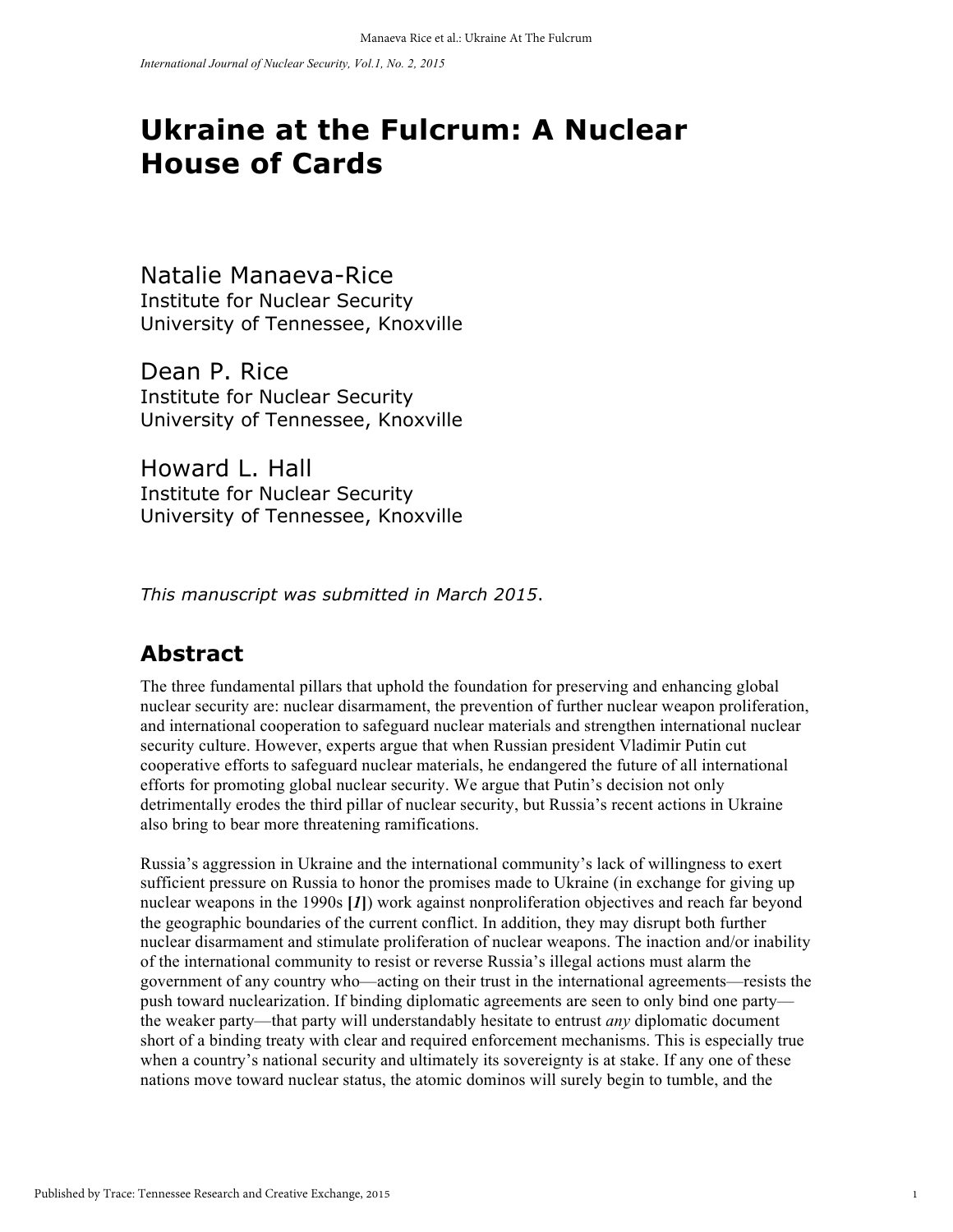delicate nuclear equilibrium, a cooperative balance that defines today's global nuclear security landscape, will be lost.

#### **I. Introduction**

Over the past several decades the world community, with few nation-state exceptions, has diligently strived to implement national and international agreements, protocols, treaties, and cooperative programs that support each of the three fundamental pillars of global nuclear security. Despite numerous challenges, these efforts have succeeded in moving the world community forward on its path to a safer and more secure future **[***2***]**.

According to experts **[***3***]**, in 1992 about 50 countries had in their possession weapons-usable nuclear materials. Due to successful international cooperation, by 2015 that number was cut in half. Australia, South Korea, and Taiwan had all pursued nuclear weapons programs in the past, but they abandoned the nuclear path in exchange for international agreements guaranteeing their security. Today, these three countries are signatories of the Non Proliferation Treaty (NPT) as non-nuclear weapons states.

South Africa was the first state to join the NPT after voluntarily abandoning its nuclear weapons program in 1991. This was a crucial first step in setting a clear course in realizing global nuclear threat reduction. However, it was just the first step. Following the collapse of the Soviet Union, newly independent countries (Ukraine, Belarus, and Kazakhstan) found themselves in possession of a large portion of the former Soviet nuclear arsenal, materials, and infrastructure. Almost overnight three new nuclear weapons states were born possessing thousands of nuclear weapons. The global community found itself in need of repeating the South African success story, but it was challenged by a much less stable geopolitical environment.

It was in this difficult environment that an intense multinational diplomatic effort produced what was later considered a hallmark in cooperative global nuclear threat reduction. Ukraine, Belarus, and Kazakhstan agreed to give up their nuclear arsenals in exchange for a set of explicit security assurances and economic assistance measures. In the case of Ukraine, these assurances came in the form of the agreement signed in 1994 known as the Budapest Memorandum.

The example set by these countries, who chose not to pursue their national security with nuclear arsenal, but chose instead to rely on international law for their ultimate security, was inspirational. The proliferation of nuclear weapons around the world has been curbed by such international agreements and also by the underlying trust that countries place in international law and collective security through cooperation.

Today, experts on nuclear security argue that recent the actions and policies of Russian president Vladimir Putin are placing in peril the future of international efforts to promote global nuclear security. The former US Senators Sam Nunn (D-GA) and Richard Lugar (R-IN), who have for years led extremely successful nonproliferation efforts, have explicitly stated that the actions of Russia toward Ukraine place in jeopardy the third pillar of global security: international cooperation aimed at safeguarding nuclear materials and strengthening nuclear security culture around the globe **[***4***]**. After more than two decades of productive partnership in securing dangerous nuclear materials and joint efforts to promote nuclear security and prevent nuclear terrorism, Nunn and Lugar draw the attention of the international community to the fact that Russia is actively walking away from cooperative efforts, adding that "common-sense cooperation [on nuclear security] has become the latest casualty of the spiraling crisis in relations among the US, Europe, and Russia" **[***4***]**. Cooperation with Russia in disarmament and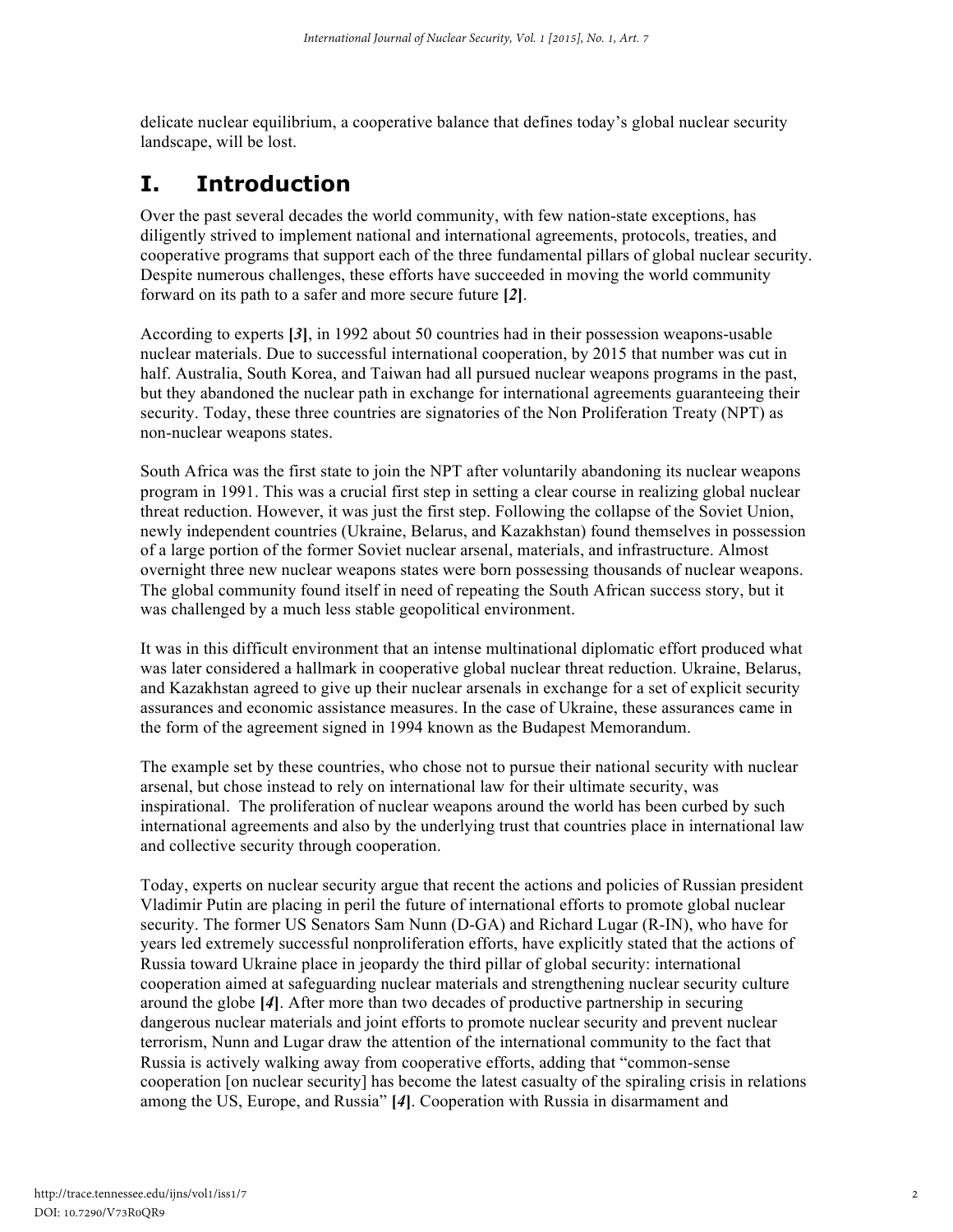nonproliferation has been placed in peril by growing political tensions between the US and President Putin's administration **[***5***]**.

The agreement between US and Russia, the cornerstone of the joint efforts, expired in 2013, and as of December 2014 the Russian government has officially refused to continue cooperating with the US in securing and safeguarding dangerous materials, putting an apparent abrupt end to a successful cooperation between the two former rivals **[***6***]**. According to Nunn and Lugar, such actions "send a dangerous message to the international community and represent a major setback in the global effort to secure nuclear materials" **[***4***]**.

Apart from a halt in cooperation between two countries, other troubling news regarding nuclear security came from Russia last year: according to official US-produced 2014 compliance report **[***7***]**, Russia is in violation of the Intermediate-Range Nuclear Forces (INF) Treaty, which was signed by the US and the Soviet Union in 1987 and eliminated an entire class of nuclear arms in Europe including ballistic and cruise missiles with intermediate ranges between 500 and 5,500 kilometers **[***8***]**. Today, the US administration claims that Russia is violating the treaty by testing a ground-launched cruise missile **[***9***]**. President Obama has responded to the claimed violation with a letter to President Putin which stated, according to the *New York Times*, that Russia started testing the missiles in 2008, and that the issue was officially addressed by the State Department to Russian officials in 2013 **[***9***]**.

We argue that in addition to the clear erosion of the third pillar of nuclear security, there are more threatening ramifications resulting from the recent actions of Russia in Ukraine. Both further nuclear disarmament and prevention of the proliferation of nuclear weapons around the world are placed in jeopardy by Putin's actions in the escalating conflict with Ukraine. The ramifications from this crisis may disrupt each key pillar of global nuclear security.

In reaching this conclusion, we review the history of the denuclearizing of Ukraine, examine the Budapest Agreement and its consequences, and examine the ongoing Russian-Ukrainian conflict and the issues of nuclear weapons that have been brought to life during the conflict, as well as the reaction of the international community to these events. The consequences of these factors are detrimental to nonproliferation objectives, reaching far beyond the geographic boundaries of the current conflict.

#### **II. Nuclear Ukraine and the Budapest Agreement**

In late 1991 when the Soviet Union collapsed, the newly independent country of Ukraine found itself in possession of the third largest nuclear weapons arsenal in the world. The Soviet nuclear heritage in Ukraine included 176 long-range ballistic missiles, 42 strategic bombers armed with more than 1,800 nuclear warheads, and a well-developed nuclear infrastructure **[***10***]**. With such vast nuclear arsenal in possession of the newly formed state, experiencing serious political and economic hardships was viewed as a serious security concern on both sides of the Atlantic as well as in Russia **[***2***]**.

With the encouragement of the international community, Ukrainian leadership made a historic decision to denuclearize in exchange for security assurances, economic assistance, and technical assistance through the Nunn-Lugar Cooperative Threat Reduction program. In 1994 Ukraine, Russia, the US, and the UK entered into an agreement to remove former Soviet nuclear weapons from Ukraine, later becoming known as the Budapest Memorandum. According to the Memorandum, Ukraine committed to full nuclear disarmament including: joining the NPT as a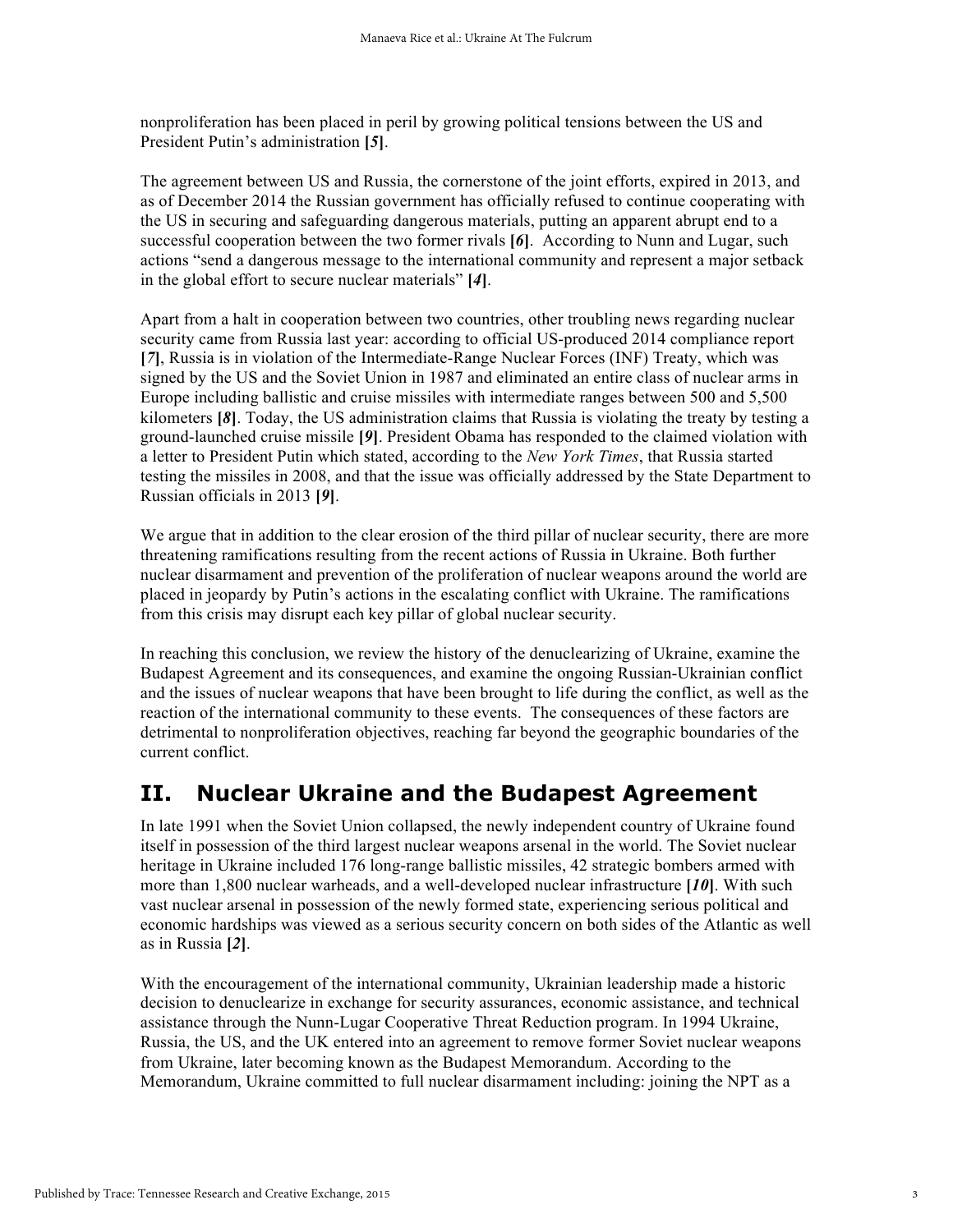non-nuclear weapon state, acceding to the Strategic Arms Reduction Treaty, and transferring all of its nuclear warheads to Russia for elimination within a specific timeframe **[***11***]**.

Ukraine's actions were not without significant commitments, however, by the other three signatories. US, Russia, and the UK have pledged to the following (emphasis by the authors):

- "to respect the independence and sovereignty and the existing borders of Ukraine
- **to refrain from the threat or use of force against the territorial integrity or political independence of Ukraine, and that none of their weapons will ever be used against Ukraine except in self-defense or otherwise in accordance with the Charter of the United Nations**
- to refrain from economic coercion designed to subordinate, to their own interest, the exercise by Ukraine of the rights inherent in its sovereignty and thus to secure advantages of any kind
- reaffirm, in the case of Ukraine, their commitment not to use nuclear weapons against any non-nuclear-weapon state party to the NPT except in the case of an attack on themselves, their territories or dependent territories, their armed forces, or their allies by such a state in association or alliance with a nuclear-weapon state" **[***1***]**

Moreover, Ukraine insisted on including additional security measures and guarantees: the signatories have pledged "to seek immediate United Nations Security Council action to provide assistance to Ukraine, as a non-nuclear-weapon State party to the Treaty on Nonproliferation, if Ukraine should become a victim of an act of aggression or an object of a threat of aggression in which nuclear weapons are used **[***1***]**."

The Budapest Agreement and the tri-lateral negotiations with Russia and the US provided what at that time—seemed reliable security assurances as well as expanded economic assistance **[***10***]**. In return for giving up its nuclear arsenal, Ukraine was compensated with: substantial economic and technical assistance, nuclear fuel, and other assistance through the Nunn-Lugar program.

At the time, Ukraine's decision to give up their nuclear arsenal was widely discussed both domestically and abroad **[***12***]**. Members of the Ukrainian parliament protested the decision of President Kuchma to relinquish nuclear weapons, claiming that nuclear weapons are the only real shield from Russia's aggression and territorial ambitions **[***13***]**. Some of the Western experts, including J. Mearsheimer, advocated against Ukraine giving up its nuclear weapons, arguing that they are the only real guarantee for the security of the state: "It is imperative to maintain peace between Russia and Ukraine. That means ensuring that Russia, who has a history of bad relations with Ukraine, does not move to reconquer it. Ukraine cannot defend itself against nuclear-armed Russia with conventional weapons, and no state, including the US, is going to extend to it a meaningful security guarantee. Ukrainian nuclear weapons are the only reliable deterrent to Russian aggression" **[***12***]**.

However, the skeptical voices were overpowered by the advocates of denuclearization within the Ukrainian government and abroad.

During a two-year operation, all 1900 warheads were removed from Ukrainian territory. On June 1, 1996, the last nuclear warheads from Ukraine arrived in Russia for dismantling **[***2***]**.

The Budapest Agreement and the removal of the nuclear arsenal from the territory of Ukraine was widely considered a major success both for the international efforts to strengthen global nuclear security and for Ukraine's self-interest.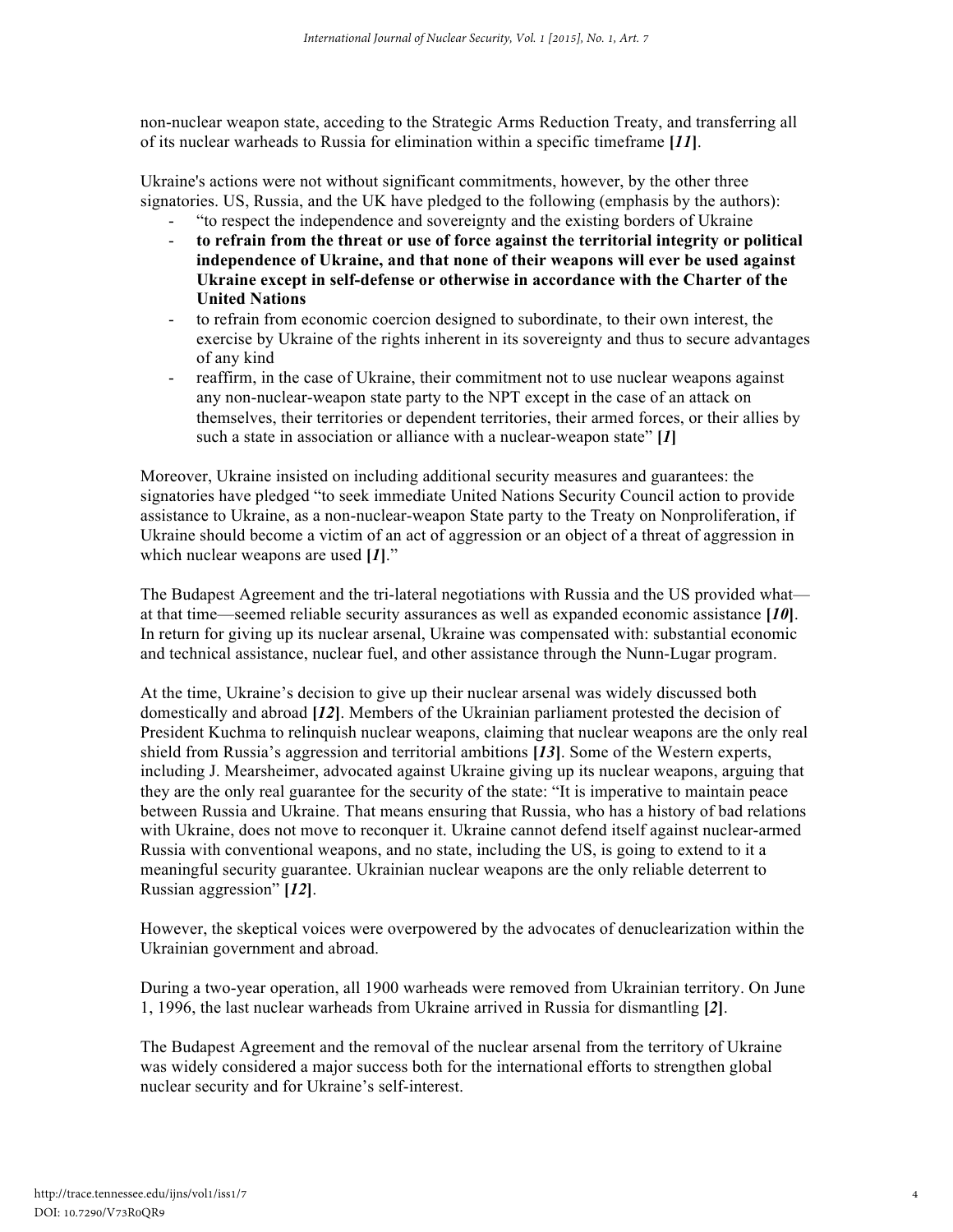In 2014, however, this evaluation was called into question. Russia's aggression toward her sovereign neighbor, eventual annexation of the territory of Crimea, and subsequent indirect and direct destabilization that led to armed conflict in Eastern Ukraine belied not only a value of the particular memorandum, but also the broader confidence in diplomatic security assurances and the guarantees of international law.

#### **III. Russia/Ukraine conflict**

The current conflict in Ukraine is rooted in the 2014 Euromaidan Revolution that started with mass protests in Kiev and other Ukrainian cities after pro-Russian President Viktor Yanukovych failed to sign an association agreement with the EU. This unexpected and unpopular decision led to protests by a large part of Ukrainian population who hoped for stronger ties with the West. The protests spread to other parts of Ukraine and turned violent when the Ukrainian Special Forces clashed with the protesters at the Maidan Square in Kiev, resulting in about a hundred civilian deaths **[***14***]**. The protests led to President Viktor Yanukovich's impeachment and exile in Russia and the formation of the new government in Kiev **[***14***]**. West-leaning politician Petro Poroshenko was elected president in May 2014.

The Ukrainian revolution was perceived by Russia with great hostility. President Putin publically accused the EU and the US of staging the protests which he saw as ousting the legitimate government and promoting the anti-Russian agenda **[***15***]**. The new government of Ukraine that was formed after presidential and parliamentary elections has been repeatedly called "illegitimate" by the Russian authorities.

The Crimean crisis that led to the annexation of the Crimean peninsula by the Russian Federation took place in the aftermath of the revolution. In late February 2014, after mass rallies in support of unification with Russia were held across Crimea, the Russian military intervention in Ukraine started with unmarked military personnel taking control of the governmental buildings in Sevastopol, forcing the Ukrainian armed forces out of the region and installing the pro-Russian government **[***16***]**. A legally dubious referendum on the status of Crimea soon followed and, based on the claimed 96.77% vote, the newly independent Republic of Crimea was admitted into Russian Federation **[***17***]**. The referendum was not recognized by the majority of the international community—including the US and the EU countries.

During the confrontation in Crimea, the Russian president consistently claimed that there were "no Russian troops in Crimea", describing the unmarked military forces with heavy weaponry to be members of the local militia groups **[***18***]**. In April during a televised address to the nation, Putin publically admitted the presence of the Russian troops in Crimea when he stated, "We had to take unavoidable steps so that events did not develop as they are currently developing in southeast Ukraine… Of course our troops stood behind Crimea's self-defense forces" **[***19***]**. After the revolution in Kiev, Putin has been consistently proclaiming Russia's right to protect its interests as well as protecting rights of the Russian-speaking population of Eastern Ukraine. Putin's rhetoric has changed in the past year from talk of protecting Russian citizens in Crimea to a much wider population of "Russian speakers" in other regions of Ukraine **[***20***]**.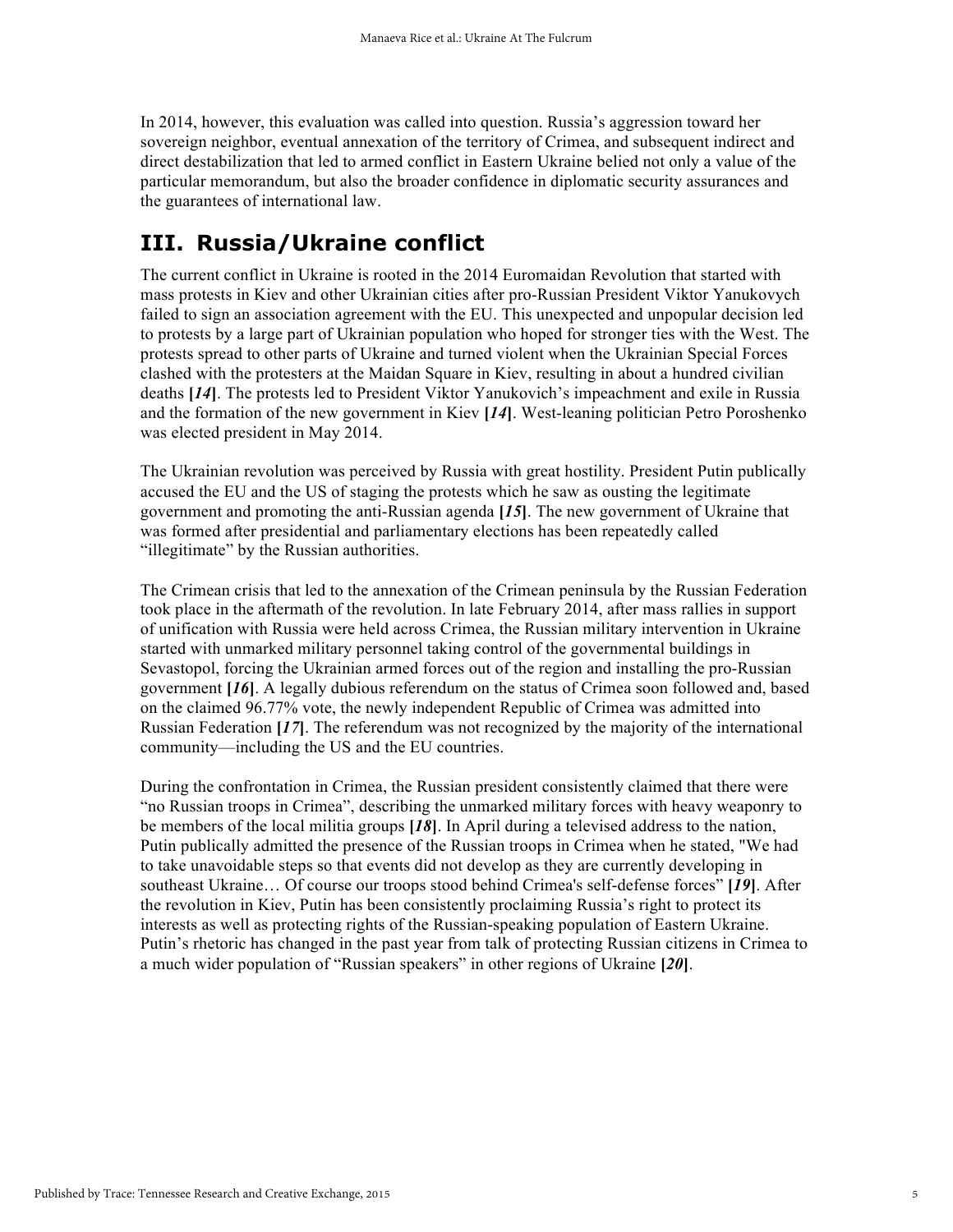

Figure 1. Map of Ukraine **[***21***]**.

From February 2014, major anti-government and pro-Russian protests took place across Eastern Ukraine bordering with Russia. Protests in the Donetsk and Luhansk regions turned into an armed separatist insurgence calling for separation from Ukraine. The Ukrainian government responded with a military counter-offensive against the insurgents.

On July 17, 2014, an international passenger flight of Malaysian Airlines was shot down and crashed near Donetsk, on a separatists-controlled territory, killing 283 passengers and 15 crew members. The US and German intelligence services claimed that that plane was shot down by mistake by the pro-Russian separatists. Meanwhile, the Russian government blamed Ukrainian military **[***21***]**. The final investigation of the crash continues.

The clashes between the separatists and the Ukrainian military turned into an ongoing armed conflict in the eastern region of Donbass. A temporary ceasefire, signed in Minsk, Belarus in September 2014, was repeatedly violated and eventually collapsed in early 2015 with an escalation of fighting. Another ceasefire was agreed upon in February 2015 with assistance from Germany, France, and Belarus. Despite the agreement calling for unconditional ceasefire, at the time of the writing of this article, fighting continues in Eastern Ukraine.

One key consideration in understanding the full contextual landscape of the crises is the direct or indirect role the Russian Federation played in the conflict. According to various international sources, the armed separatist movement in Eastern Ukraine is heavily financed and assisted by Russia **[***22***]**. The Ukrainian military reports intensive movement of troops and equipment from Russia to aid the separatists. Russian soldiers captured in Eastern Ukraine, testimonies by human rights groups, and statements by the separatist leaders indicate that Russian military personnel is directly involved in the fighting **[***23***]**. During the World Economic Forum in Davos, Switzerland, Ukrainian president Poroshenko claimed that Russia has more than 9,000 soldiers and 500 tanks, heavy artillery, and armored personnel carriers in Eastern Ukraine **[***24***]**.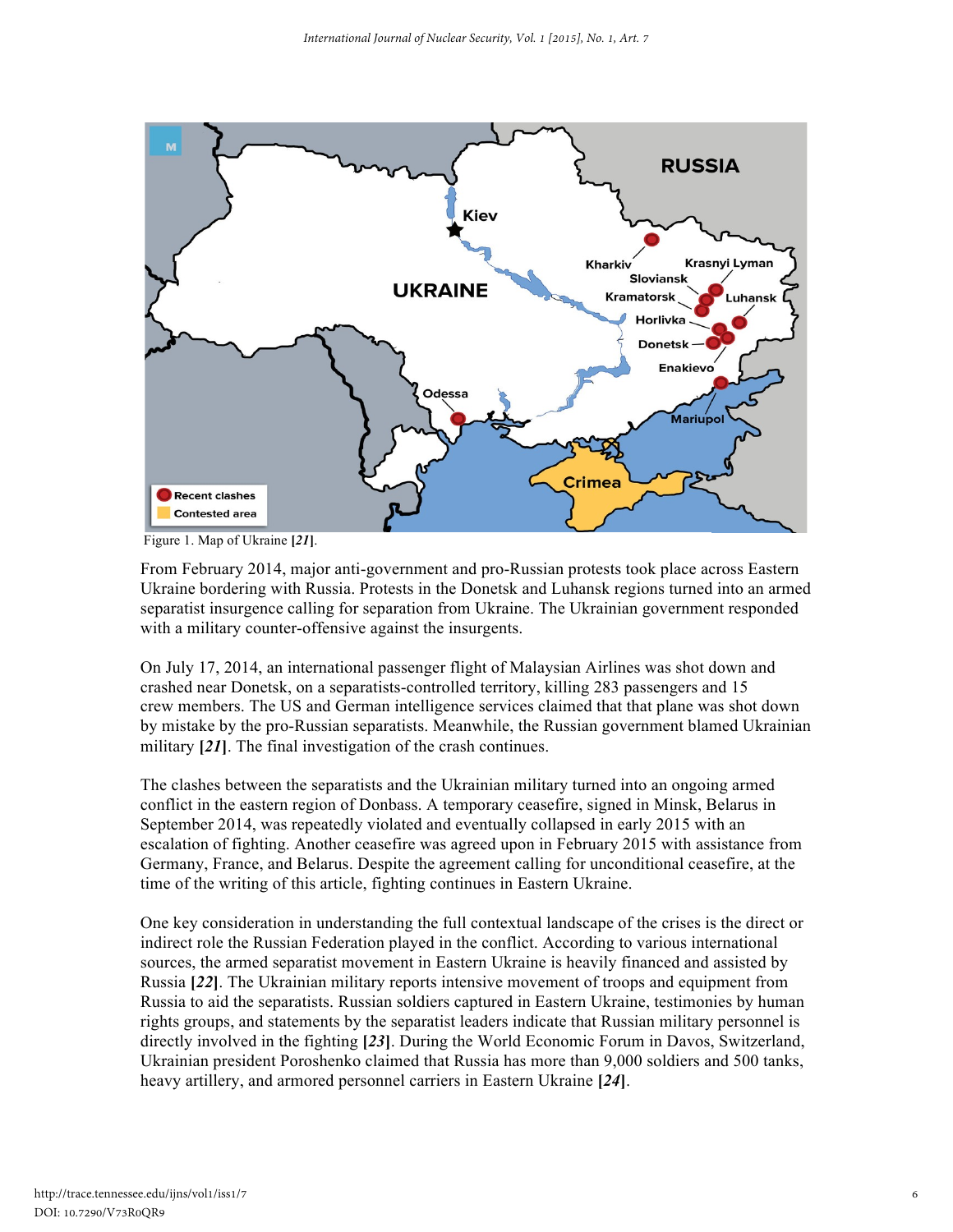During a recent visit to Ukraine, the US Army's top commander in Europe, Lt. Gen. Ben Hodges, told reporters that in recent months Russia has doubled the military support for the pro-Russian separatists in Ukraine: "When you look at the amount of Russian equipment that the proxies were using prior to the Minsk agreements, that amount has doubled beginning in December into the hundreds" **[***25***]**. Russia has continuously denied any involvement in Eastern Ukraine.

On February 25, 2015, US Secretary of State John Kerry responded in the affirmative when asked if Russia was lying about not having weapons or troops in Eastern Ukraine, adding that "Russia has engaged in a rather remarkable period of the most overt and extensive propaganda exercise that I've seen since the very height of the Cold War" **[***26***]**.

The armed conflict between the Ukrainian Army and the pro-Russian separatists in Eastern Ukraine continues, causing heavy civilian and military casualties. Since the beginning of the armed conflict in Eastern Ukraine following Russia's annexation of Crimea, more than 4,800 people have been killed and over 1.2 million have fled their homes **[***24***]**.

In recent remarks made by Vladimir Putin, he insisted that the Ukrainian Army "is not an army, but a foreign legion, in this case a foreign NATO legion, which, of course, doesn't pursue the national interests of Ukraine," adding that the goal of those troops is not to pursue the national interests of Ukraine, but instead "achieving the geopolitical goals of restraining Russia" **[***27***]**. The use of such rhetoric might indicate Russia's groundwork to justify future involvement of the Russian troops in Ukraine and the possibility of open fighting between the Russian troops and Ukrainian forces.

#### **IV. Nuclear weapons discussions in Ukraine**

As a response to the escalating conflict with Russia, some within the Ukrainian political circles started to look beyond an immediate call for western help and toward a more proactive means of guaranteeing their national security, i.e. regaining its nuclear weapons status. Various powerful political actors, including a number of MPs in Ukraine, advocated for regaining Ukraine's nuclear status as the only guarantee of Ukraine's national security, publically calling the Ukrainian decision to give up nuclear weapons the most severe geopolitical mistake **[***28***]**.

Mustafa Dzhemilev, a member of the Ukrainian Parliament since 1998, said that he had spoken directly with Mr. Putin and told him that because of Russia's breaking of the Budapest Memorandum, "...such arrangements will not be trusted by anyone anymore and that each country that has financial capacity to acquire its own nuclear weapons will be aspired to go down that path, and Ukraine is no exception" **[***29***]**. Former minister of foreign affairs Vladimir Ogryzko recently stated, "Ukraine needs to announce that it is walking away from the NPT and immediately restart the full nuclear cycle and manufacturing of all the components of the weapons" **[***30***]**. In an interview with *USA Today* in March, Ukrainian MP Pavlo Rizanenko has expressed similar ideas, "[T]here's a strong sentiment in Ukraine that we made a big mistake. In the future, no matter how the situation is resolved in Crimea, we need a much stronger Ukraine. If you have nuclear weapons, people don't invade you" **[***31***]**.

In response to seizure and blockage of the strategic sites in Crimea by the Russian troops, the Ukrainian Parliament (Verkhovna Rada) made an official appeal to country-signatories of the Budapest Memorandum, claiming that Russia's actions directly violate the agreement by "taking steps aimed at encroaching on Ukraine's territorial integrity and supporting separatism." The Parliamentary appeal urged the signatories to take "practical steps to reaffirm their obligations, enshrined in the Memorandum, according to the principles of the CSCE (Conference on Security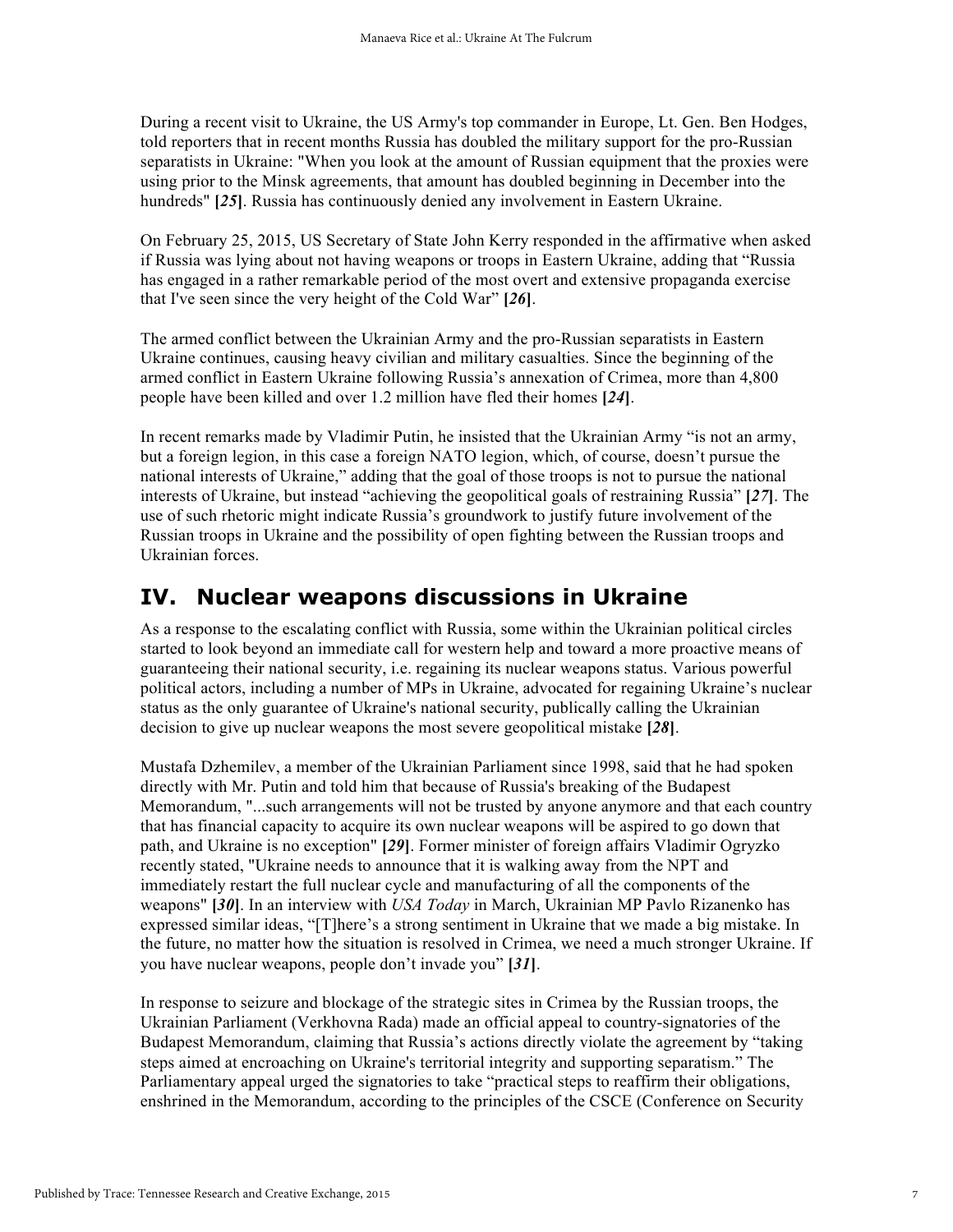and Cooperation in Europe) Final Act, to respect Ukraine's independence, sovereignty, and existing borders," and asked the guarantors to seek immediate aid for Ukraine from the UN Security Council in case of escalation of conflict with Russia.

A bill calling for the termination of the membership in the NPT and for the restoration of the nuclear weapons program was introduced in the Ukrainian Parliament in February 2014. This legislative effort, however, failed to be passed.

Experts argue that the chances of Ukraine making a decision to regain its nuclear weapons status despite the recent heated rhetoric are very doubtful **[***13***]**, pointing out that the economic price of acquiring nuclear weapons would be too great a financial burden for Ukraine to bear. According to Gary Samore, the former coordinator for weapons of mass destruction on President Obama's National Security Council, "Ukraine "does not have a plausible near-term scenario for developing nuclear weapons" **[***13***]**.

Of primary concern, however, is not whether or not Ukraine may withdraw from the NPT and reacquire a nuclear arsenal. The primary concern is what may be the ramifications of the violation of the Budapest Agreement and the West's inability to keep its stated commitments on future nuclear negotiations.

#### **V. International reaction to the conflict**

From the beginning of the conflict in Crimea in February 2014, Russia's actions in Ukraine were heavily criticized by the international community. Despite strong international condemnations, sanctions, and repeated public statements of disapproval, Russia's territorial gains remain intact and there have been few indications that Western opposition has impacted Putin's policy regarding Ukraine.

On March 17, as the pro-Russian protesters together with the Russian military were taking over administrative buildings and gaining control over government in Crimea, President Obama condemned Russia's actions and warned of the consequences, "we'll continue to make clear to Russia that further provocations will achieve nothing except to further isolate Russia and diminish its place in the world. The international community will continue to stand together to oppose any violations of Ukrainian sovereignty and territorial integrity, and continued Russian military intervention in Ukraine will only deepen Russia's diplomatic isolation and exact a greater toll on the Russian economy" **[***32***]**.

On March 27, 2014 after Russia had signed the Treaty on Accession of the Republic of Crimea to Russia, the UN General Assembly approved a non-binding resolution, proclaiming the annexation of Crimea illegal and affirming its commitment to the "sovereignty, political independence, unity and territorial integrity of Ukraine within its internationally recognized borders" **[***33***]**. The resolution had 100 votes in its favor, 11 votes against, and 58 countries abstained from the vote, showing a broad international consensus in condemning Russia's actions.

The vast majority of the international community has not recognized Crimea as part of Russia. Only 7 member states of the UN have made public statements recognizing it. Notably these are: Russia, Syria, Venezuela, North Korea, Cuba, Afghanistan, and Nicaragua.

Various world leaders have publically called the Russian annexation of Crimea illegal. For example, British prime minister David Cameron said, "No amount of sham and perverse democratic process or skewed historical references can make up for the fact that this is an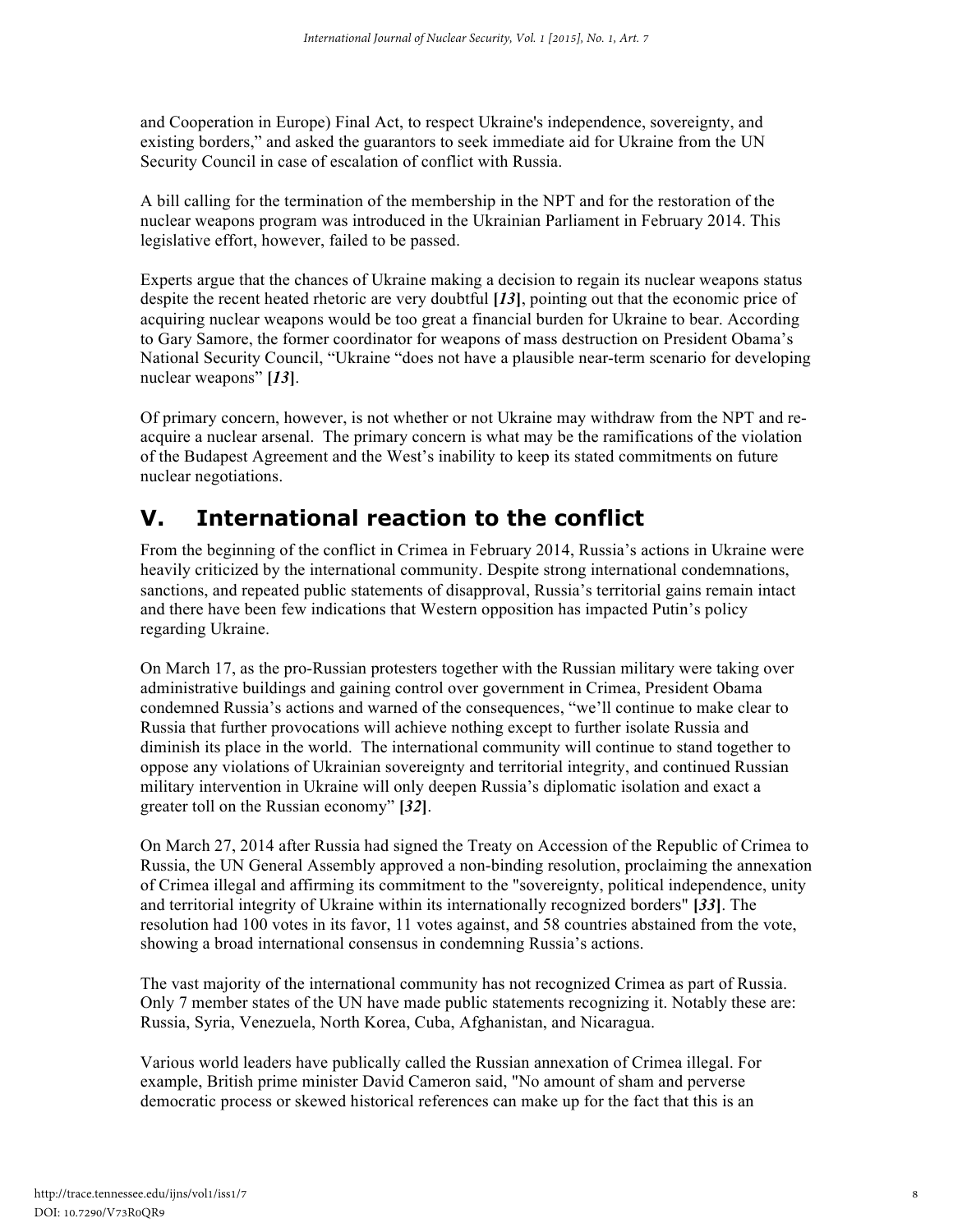incursion into a sovereign state and a land grab of part of its territory with no respect for the law of that country or for international law" **[***34***]**). President Obama confirmed that the Crimean referendum was conducted against the law stating, "[it] violates the Ukrainian constitution and occurred under duress of Russian military intervention, would never be recognized by the US and the international community" **[***35***]**.

The annexation of Crimea by Russia and the consequential crisis in the Eastern Ukraine have pushed various countries to introduce sanctions against Russian individuals and entities viewed as heavily involved in the crisis **[***36***]**. The first round of sanctions against Russia was introduced by the US, EU, and Canada in March 2014, and included travel bans and an asset freeze. Japan, Australia, and several other countries have proclaimed similar sanctions. The second round was introduce by the EU and the US in late April, expanding the list of individuals and imposing a ban on business transactions with a number of Russian companies **[***37***]**.

The most impactful third round of sanctions was a response to the escalation of fighting between the Ukrainian military and the Russian backed separatists in July 2014. The EU and the US jointly expanded the sanctions, targeting vital sectors of the Russian economy including finance, energy, and defense. The expanded list included trade bans placed on major Russian energy firms (Rosneft and Novatek), banks, arms makers, and additional individuals and entities **[***38***]**. A number of countries soon followed the lead of the US and EU and joined the expanded sanctions.

Angela Merkel, the German Chancellor, defended introducing the sanctions against Russia by claiming that Russia's aggression toward Ukraine is violating the terms of the Budapest Memorandum. "I'm sure that the united European reaction to Russia's actions is the right one. The fact that Russia violated guarantees of Ukraine's territorial integrity and sovereignty, legally secured by the Budapest Memorandum 1994, cannot be left without consequences," Merkel said in December 2014 **[***39***]**.

Vladimir Putin, however, has publicly discounted claims that Russia breached the Budapest Agreement. According to Putin, the post-revolution Ukraine is a "new state… with which we have signed no binding agreements" **[***13***]**. In addition, Russian officials have repeatedly called the new Ukrainian government "illegitimate", thus relieving themselves from following previous diplomatic agreements.

Further, regardless of the strong comments made by various Western politicians denouncing Russia for breaking its obligations under the Budapest Agreement, the current crisis in Ukraine has revealed a serious problem with international security agreements. The Budapest Memorandum was a political document, not a treaty, and did not include an enforcement mechanism **[***10***]**. According to Christopher Swift from Georgetown University, the Memorandum's commitments "are legally binding, but a violation by one of the signatories does not create casus belli for any party to that agreement" **[***40***]**. In an interview with *Bloomberg Business*, Swift explained, "there is nothing in the Budapest Memorandum that automatically triggers a collective defense obligation by an outside power in the event that someone invades Ukrainian territory or subverts its sovereignty" **[***40***]**.

According to US Rep. Doug Lamborn, this argument was reinforced by the assistant Secretary of State for European and Eurasian Affairs, Victoria Nuland, while briefing members of Congress in March 2014. Lamborn stated, "She said it was a political treaty, not a NATO-type binding treaty, and so you make political noises and objections and that's all you can do" **[***13***]**.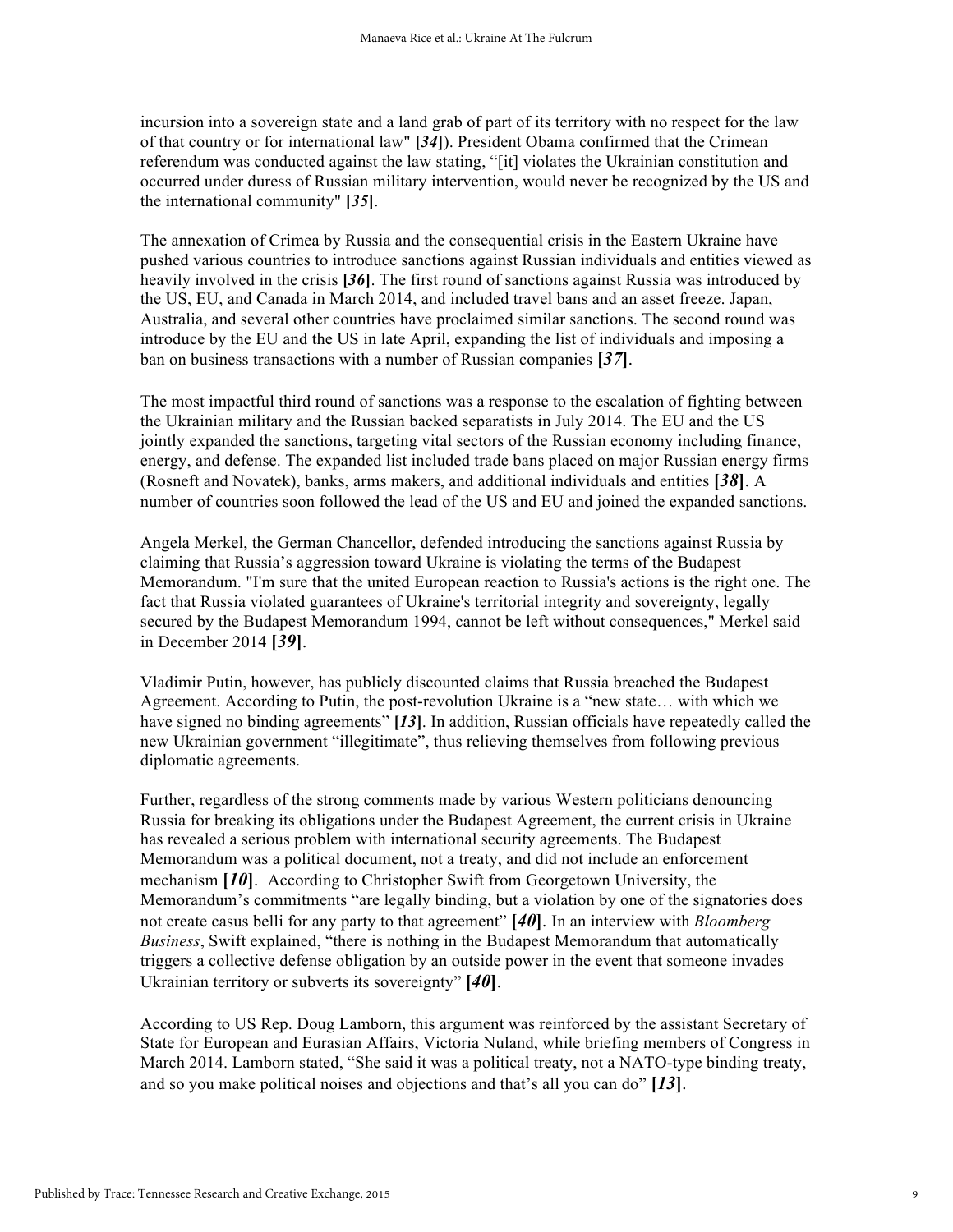### **VI. Consequences for global nuclear security**

The aggressive actions of Russia in Ukraine, together with the unwillingness of the international community to exert sufficient pressure on Russia to honor the promises made to Ukraine in exchange for giving up nuclear weapons in the 1990s, will have tremendous ramifications not only for the third pillar of global nuclear security as previously discussed, but also on the first two pillars: nuclear disarmament, and further state proliferation of nuclear capabilities.

Russian President Vladimir Putin wrote to the American public in the context of US policy toward Syria in a *New York Times* opinion piece from September 2013, "If you cannot count on international law, then you must find other ways to ensure your security... This is logical: If you have the bomb, no one will touch you" **[***41***]**. Putin's actions toward Ukraine proved this logic to be valid.

The future actions of any nation cannot be predicted with certainty and a plethora of variables would certainly shape the calculation of whether or not one chose the path of nuclearization. The fact, however, that doubts now cloud the assurances which have been effective in containing proliferation to date is reason enough to cautiously consider the possibilities.

The first primary pillar of nuclear security is the difficult diplomatic push toward disarmament. Until the events in Crimea, Ukraine's voluntary disarmament along with that of Kazakhstan and Belarus were hallmarks of this endeavor. As German Chancellor Merkel has recently said, however, "After Russia has violated the agreement, what country will be ready to follow Ukraine and to abandon nuclear weapons?" Merkel added, "A country will see what has happened in Ukraine, and it will think that the renunciation of nuclear weapons would make it weaker and more vulnerable to attacks of this kind" **[***39***]**.

This sentiment was echoed by Alexander Lukashenko, president of Belarus, a former Soviet Union country that also relinquished its nuclear weapons arsenal in the mid-1990s. He recently called the decision to abandon nuclear weapons "the most severe failure of his presidency," saying that possession of nuclear weapons guarantees protection from the outside pressure **[***42***]**.

Lukashenko later added that he views the violation of the territorial integrity of Ukraine as a breach of the Budapest agreements: "In 1994, this guarantee was given before my eyes to preserve the existing borders... [US and UK] as guarantors of the fact that if we abandon nuclear weapons, we are guaranteed full security, the so-called "nuclear umbrella." And that we all (I emphasize) will remain independent states within those boundaries that existed at that time. It is therefore unacceptable that a state violates the territorial integrity that was guaranteed and captures part in the territory of a state" **[***42***]**.

Disturbingly, a recent public opinion poll conducted by an independent pollster in Belarus demonstrated public support for this attitude. According to the poll, 36% of Belarusians support re-nuclearizing its defense capability in response to events in Ukraine and the new international environment (Independent Institute for Socio-Economic and Political Studies). Taking into consideration the fact that Belarus has been heavily affected by the Chernobyl disaster and was known for strong anti-nuclear attitudes, a third of its population today supporting acquiring nuclear weapons proves that the ongoing crisis has an effect on public views about nuclear weapons and national security beyond the borders of Russia and Ukraine. Although 36% is not a convincing majority, in a country scarred by the legacy of history's most devastating nuclear accident, it must be considered noteworthy.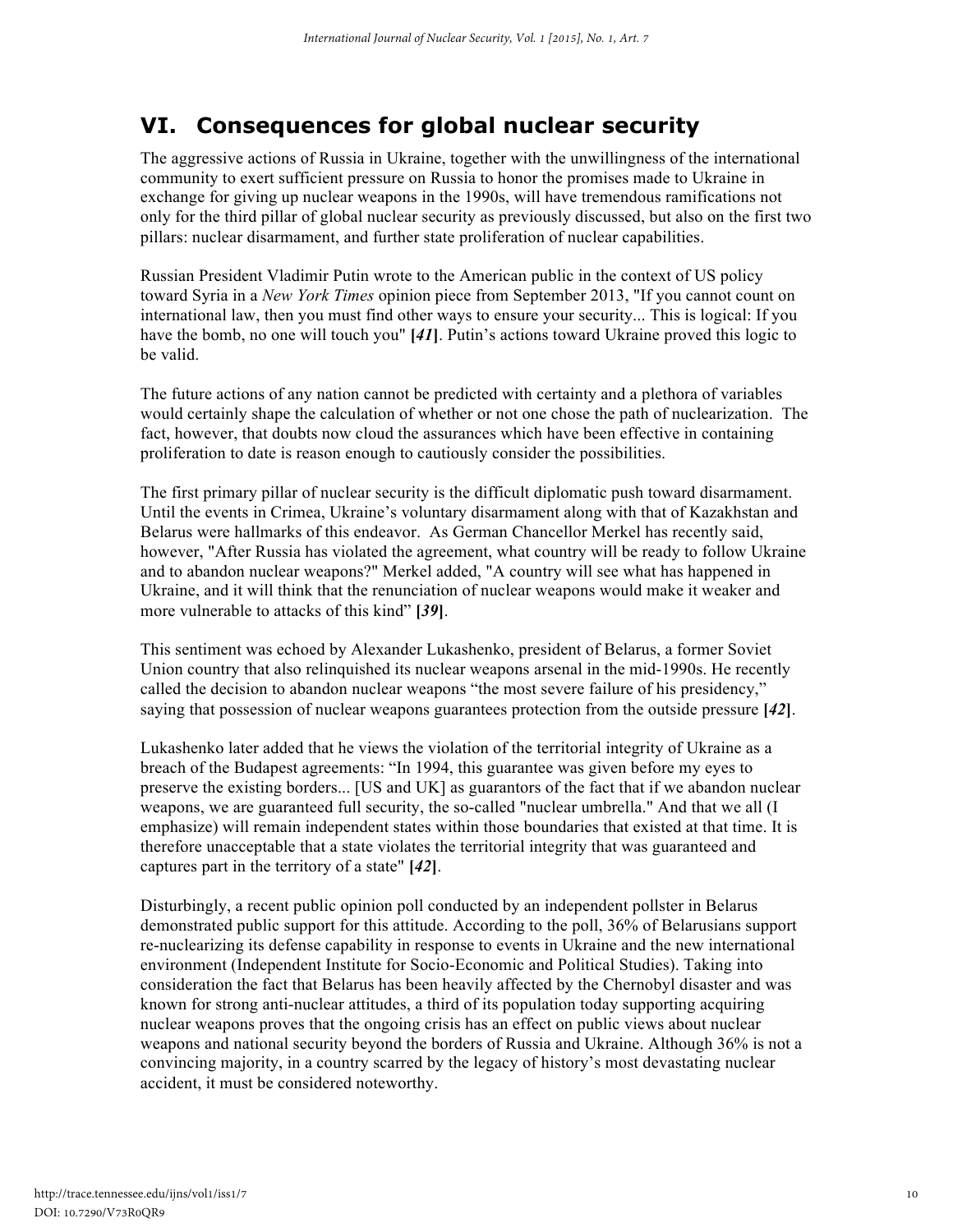One non-NPT nuclearized country that may view the Ukraine events as a reason to further stall or oppose efforts to denuclearize is North Korea (DPRK). Between 2003 and 2009, six party talks took place (among North Korea, South Korea, the US, Russia, China, and Japan) aimed at finding a way to move North Korea away from its pursuit of nuclear weapons. These talks failed and the DPRK is estimated to have 4 to 8 nuclear weapons **[***43***]**. According to the Nuclear Threat Initiative (NTI), North Korea has also expanded its centrifuge program and restarted its previously shut down plutonium reactor at its Yonbygon site. North Korean leader Kim Jong Un has indicated his intention of increasing the country's nuclear deterrence and has even added its nuclear status to that country's constitution.

Despite these actions, as recently as January 2015, Kim indicated that he may be willing to negotiate a temporary nuclear moratorium with a focus on that country's efforts to develop longrange, nuclear-warhead-capable missiles **[***44***]**. While likely another in a long series of diplomatic false flags, the US has indicated cautious willingness to return to the six party talks. In all likelihood, a factor that will be in the minds of all negotiators regarding the veracity of any diplomatic offers or assurances will be the failure of the Budapest Memorandum.

Consequences arising from the Ukraine crisis reach beyond those countries that are already members of the nuclear club and will directly impact the second pillar of global nuclear security: the prevention of further state controlled proliferation of nuclear capabilities. At an emergency meeting of the G7 regarding the escalating conflict in Ukraine, Canadian Prime Minister Steven Harper charged President Putin with violation of the Budapest Memorandum and warned that Russia's takeover of Crimea will have consequences beyond Ukraine or even Europe, saying that "by breaching that guarantee, President Putin has provided a rationale for those elsewhere who needed little more than that already furnished by pride or grievance to arm themselves to the teeth" **[***45***]**.

An estimated 30 nations have the ability and/or resources to acquire nuclear capabilities **[***46***]**. Many of these including Japan, South Korea, Turkey, and Saudi Arabia have chosen to not pursue a nuclear course because of the security guarantees afforded them under international agreements such as the NPT and bilateral security agreements.

Currently, the most potentially volatile of these countries is Iran. As intense negotiation between the US and Iran move toward a yet-to-be defined future, and as a series of meetings between Iran and some of the six powers—the US, Russia, China, Britain, France, and Germany—is pending, Iran is being asked to rely on the assurances and guarantees of the world community, assurances it now must view through the prism of broken and ignored assurances made to Ukraine.

If Iran chooses to proceed on the nuclear path, other countries in the region will be obliged to either trust security agreements from the international community or pursue a weapons program of their own. The key element to this choice is the degree of confidence they have in, again, the assurances that have been found impotent in the case of Ukraine.

More broadly, it is not beyond the scope of reason to expect, at a minimum, discussion at significant levels of a number of governments about whether or not relying on the promises of a nuclear umbrella is sufficient for national self-preservation. If any one of these nations moved toward nuclear status, the atomic dominos would surely begin to tumble, and the delicate nuclear equilibrium that defines global nuclear security today would be a status of the past.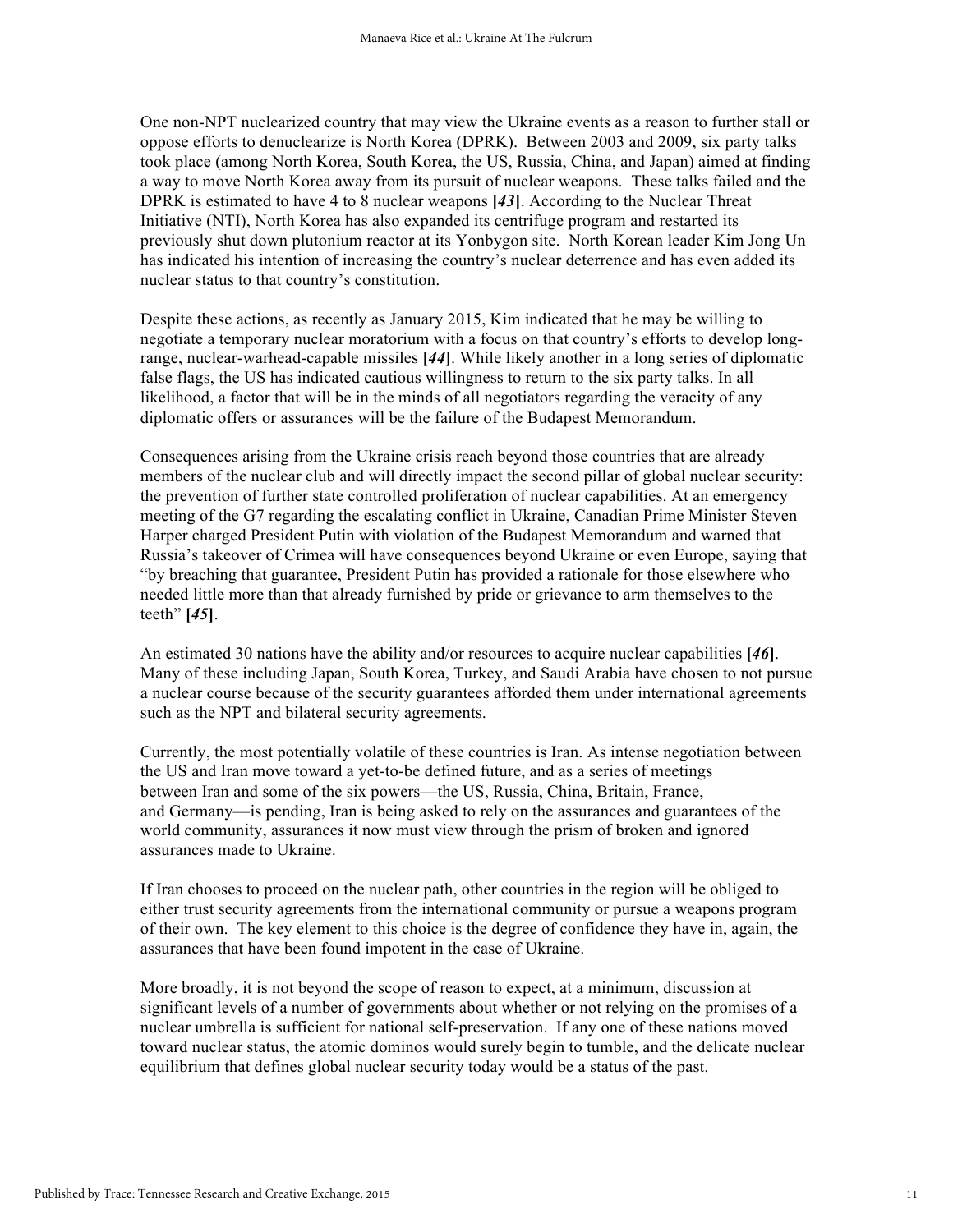In addition, the risk of increased state-sponsored nuclear programs leads inevitably to increased opportunity for non-state acquisition of nuclear material. Further proliferation of nuclear weapons among nation-states will raise the threat of non-state nuclear terrorism, nuclear smuggling, and other related issues to a level that will seriously threaten the security of the US and its allies. As Shultz, Perry, Kissinger, and Nunn argued in a *Wall Street Journal* article, "the growing number of nations with nuclear arms and differing motives, aims, and ambitions poses very high and unpredictable risks and increased instability" **[***47***]**.

### **VII. Conclusions**

No international effort to reverse the annexation of Crimea or to stop Russia's continued destabilization of the broader Easter Ukraine region has been successful. In fact during a March 8, 2015 meeting of EU foreign ministers, it was decided that despite Russia's refusal to withdraw from the illegally acquired Crimea region and despite its refusal to admit to or cease its destabilizing efforts in Eastern Ukraine, the EU will refrain from imposing additional sanctions on Russia. The basis of this decision is that the recently signed Minsk ceasefire agreement has resulted in a slowing of fatalities. Spain's Minister of Foreign Affairs Jose Manuel Garcia-Margallo summarized this sentiment by saying, "In my opinion, we must not make any other steps, we have to give peace a chance" **[***48***]**. The message to the Ukrainian government, Russia, and to the world community is clear: Russia's utter disregard of the Budapest Memorandum will be allowed; his acquisition of Crimea will stand and his aggressive disregard of the UN Charter's Article 5 will be ignored.

To the government of any country who has resisted the push toward nuclearization based on international agreements, the inactions and/or inability of the international community to resist or reverse Russia's illegal actions must cause great concern. If binding diplomatic agreements are seen to only bind one party—the weaker party—that party will understandably be very hesitant to place full faith in any diplomatic document short of a binding treaty that has clear and required enforcement mechanisms. This is especially true when the stakes are a country's national security and, ultimately, its sovereignty.

Today, non-nuclear weapons states see an international community wherein aggression is contained not by international law and agreements, but only by the restraint that the possession of nuclear weapons demand. These states read the logic suggested by Putin in his previously mentioned opinion piece to the American public that having nuclear weapons assures a nation's security more than international law, and they see this logic played out through Russia's actions in Crimea and Eastern Ukraine.

Although many factors may dictate that these states remain non-nuclear, the very possibility that they may attempt nuclearization should be considered as part of the broad global nonproliferation dialogue. Some experts may say that this possibility is too remote to be considered a factor when discussing future endeavors and/or strategies supporting nonproliferation. However, when examining a matter that if realized would lead to the erosion of nuclear global equilibrium, logical possibilities, even those considered remote, should be carefully examined and monitored.

The failure of the Budapest Memorandum has the long-term potential to result in the erosion of each of the three basic pillars of nuclear nonproliferation. For this reason it is incumbent on the international community to diligently and pro-actively work to see that this possible eventuality does not rise into reality.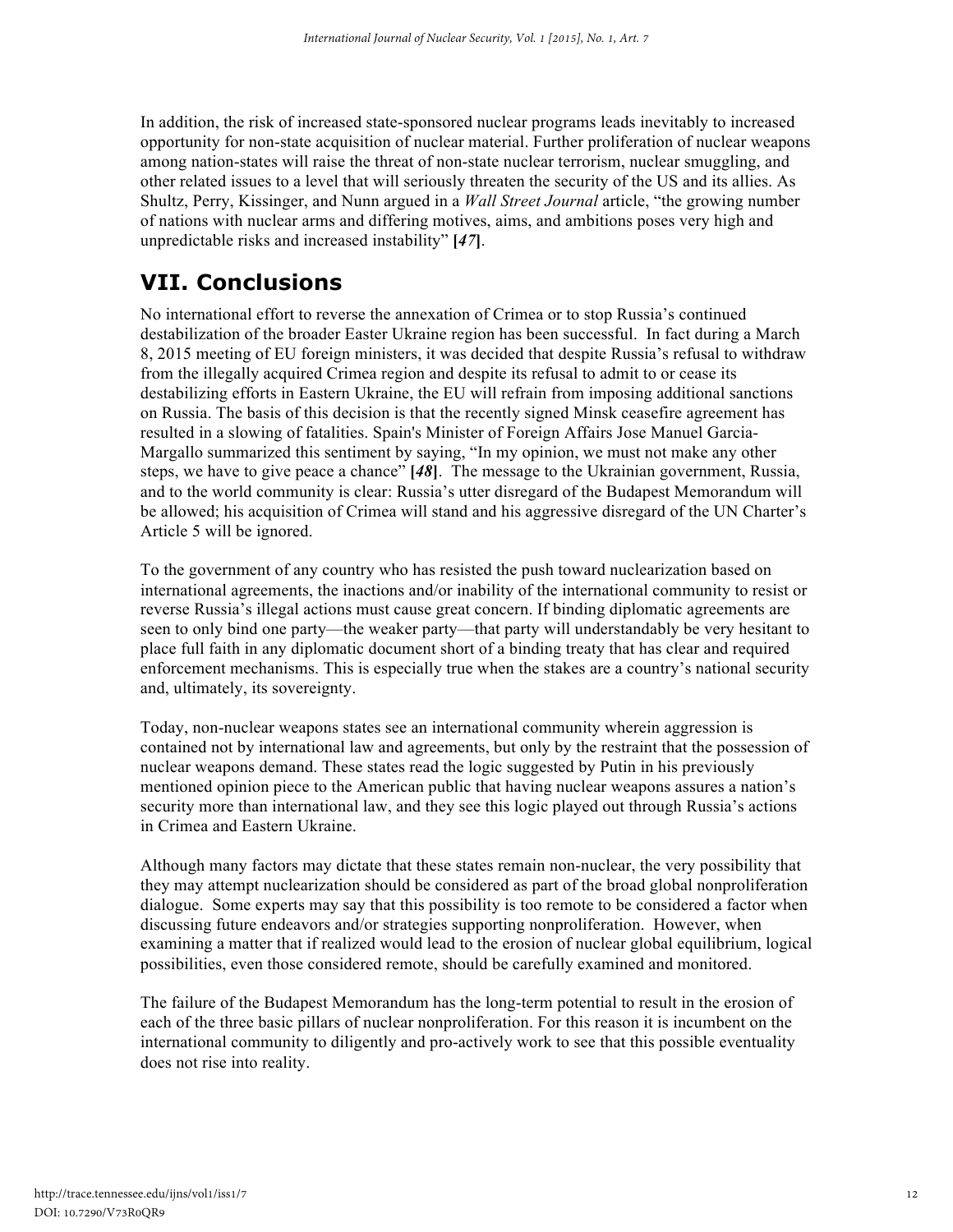In order to achieve this, the international community should consider the development of a systematic three-level monitoring endeavor:

**Technical monitoring:** As more and more nations develop nuclear power programs, the challenge of effectively safeguarding against weapons proliferation becomes even more difficult than the current regime. The IAEA is responsible for monitoring civilian programs in NPT signatory states through their safeguards agreements, yet the tools the inspectors can bring to bear are limited and have weaknesses in detecting the diversion of materials.

This is especially important in the uranium enrichment industry where essentially all enrichment has transitioned to gas centrifuge enrichment plants **[***49***]** which are smaller, more difficult to detect, and easier to reconfigure for proliferation than the older gaseous diffusion technology. Improving the technology available to the inspector during the on-site inspections as well as developing higher-fidelity, remote monitoring systems is critical to strengthening the confidence that the host nation is meeting its commitments under the NPT.

One of the key challenges for the international community is early detection of proliferation activities. While it would be ideal if the IAEA could be the agent of those discoveries, the reality is that the IAEA will likely never have the resources or authority to conduct the sort of information gathering necessary to fully meet that mission. Intelligence organs of nation-states will continue to play an important role in detecting possible proliferant activities as well as potential transfers/losses to sub-state actors. IAEA member states may or may not choose to share some of that information with the IAEA, which then puts a burden of veracity assessment on the Agency that also requires better technical capabilities both in terms of assessing the information provided as well as any inspections that are warranted.

**Policy/Political monitoring:** In addition to the need for enhanced technical monitoring, there exists a need to more systematically track policy discussions and public discourse relating to nuclear policy and security threats taking place within those states capable of moving toward nuclear status. The rise in discourse among non-nuclear weapon states (NNWS) centering on the "humanitarian consequences" **[***50***]** does not negate the possibility of a shift in debate toward assuring self-preservation through nuclearization rather than international agreements. Increased monitoring and analysis of related public policy dialogue would aid in recognizing such shifts at their onset. Benchmarking the current opinions of policy makers and elected officials from the various NNWS would further clarify any future trends that differ from the status quo.

This monitoring would include statements by elected officials and policy makers as well as news coverage of the nuclear proliferation and security issues in countries of interest recognizing that such discussion must be analyzed as either being meant for purely internal rhetorical consumption or meant for actual policy implementation.

**Public Opinion Monitoring:** Research on state behavior has demonstrated that there are external and internal pressures that compel governments to make choices both in foreign policy realm and on national security issues. Domestic public opinion is creating boundaries within which national governments operate; thereby, it restrains political options for decision makers. At the same time, in order to generate support for policies and to boost popular support, governments can manipulate domestic public opinion. As the example of the Pakistani nuclear program has demonstrated, popular support for certain policy choices that the government presents to domestic publics under the auspices of enhancing national security (obtaining nuclear weapons to guarantee security from outside threats in the Pakistani case) can overrun external pressures that run counter to these policy choices.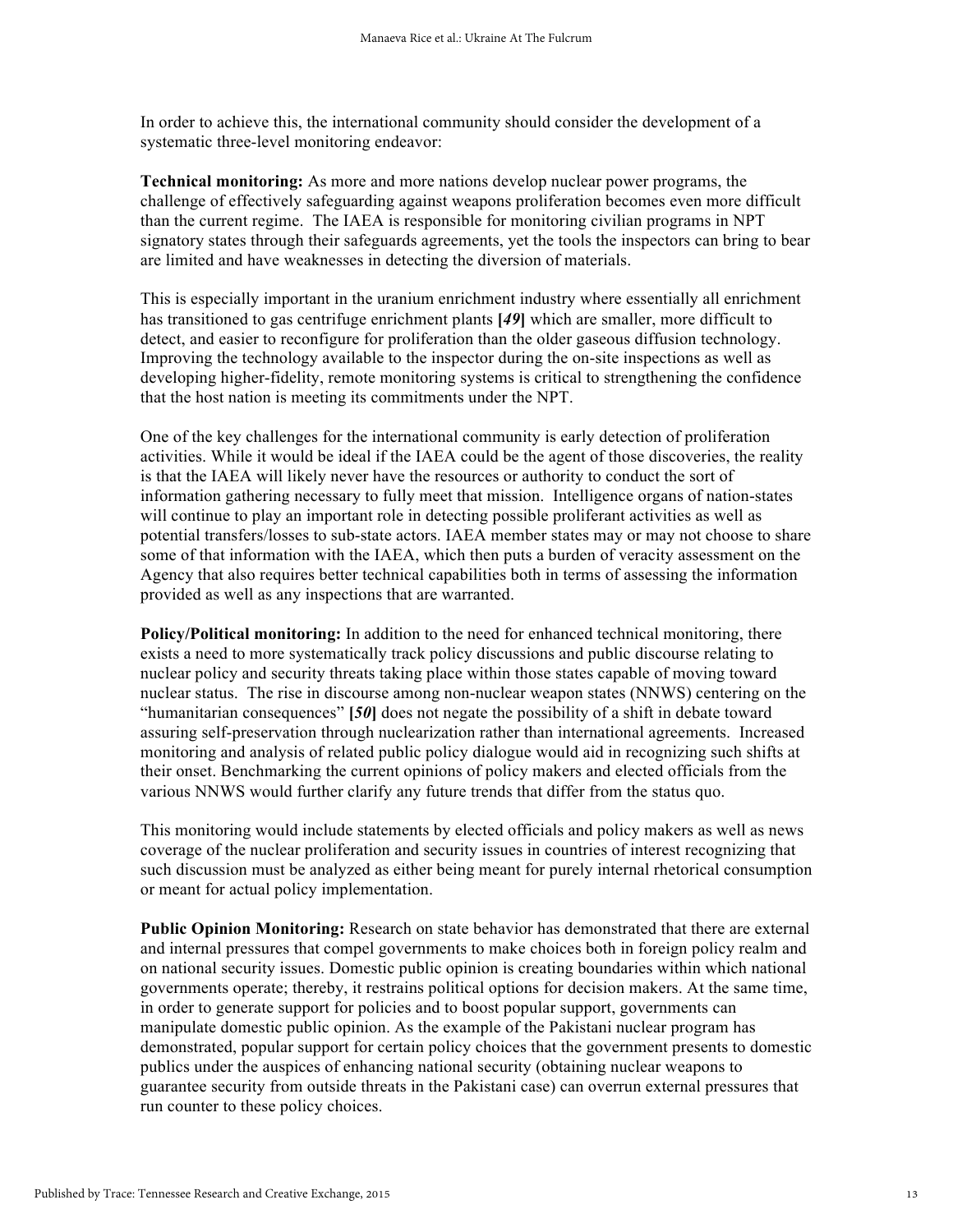Thus, maintaining the present global security equilibrium based on current international agreements depends—to a great extent—on domestic public opinion in key countries; specifically, it depends on attitudes about national security and outside threats. Monitoring international public opinion in countries that have the capability to alter the global nuclear security equilibrium will allow for better understanding of the public opinion climate in the selected countries, and it will give an opportunity to predict situations where the governments of those states can choose an option of going nuclear.

As stated in the beginning of this paper, the success of global nuclear security rests on the strengths of three primary pillars. The decision by a single, currently non-nuclear state to start a nuclear weapons program based on the erosion of these pillars could trigger a domino effect in which other nations seek security assurance via nuclear weapons rather than through international agreements. The resulting furthering proliferation of nuclear weapons would greatly increase the risk of eventual nuclear conflict and also raise the threat of non-state nuclear terrorism, nuclear smuggling, and other related issues to a level that will seriously threaten the security of the US and its allies.

As the global community looks toward the next chapter in its nonproliferation efforts, it should recognize that the actions and inactions of that community in relation to the trustworthiness of its international agreements can serve to weaken those primary pillars thereby jeopardizing global security. The breaking of the Budapest Agreement is a matter of history. It is the impact of this fact that is yet-to-be-determined. It is the hope of the authors, however, that the three levels of monitoring discussed above would serve as harbingers, if regrettably, of a sliding away from the stable and secure path of nuclear nonproliferation that is essential to our future global security.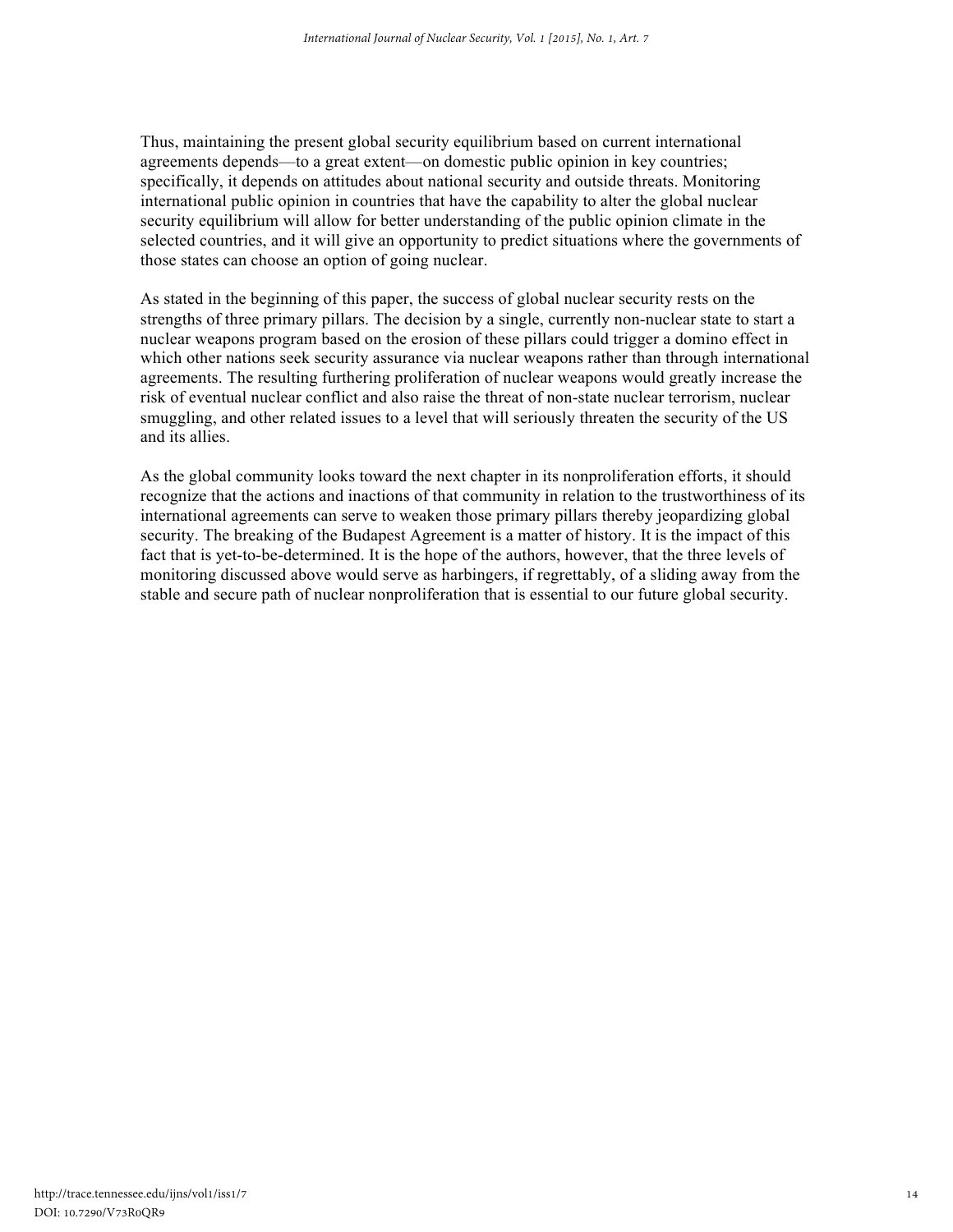#### **VIII. Works Cited**

- 1. The Budapest Memorandum at 20: The United States, Ukraine and Security Assurances. *Brook. Inst.*, (available at http://www.brookings.edu/events/2014/12/09-budapestmemorandum-russia-ukraine-nonproliferation-pifer-einhorn).
- 2. S. Pifer, The Trilateral Process: The United States, Ukraine, Russia and Nuclear Weapons. *Brook. Inst.*, (available at http://www.brookings.edu/research/papers/2011/05/trilateralprocess-pifer).
- 3. GAO, in press (available at http://oai.dtic.mil/oai/oai?verb=getRecord&metadataPrefix=html&identifier=ADA403144).
- 4. S. Nunn, R. Lugar, The United States and Russia must repair their partnership on nuclear security. *Wash. Post* (2015), (available at http://www.washingtonpost.com/opinions/theunited-states-and-russia-must-repair-their-partnership-on-nuclearsecurity/2015/01/23/555b9a60-a271-11e4-903f-9f2faf7cd9fe\_story.html).
- 5. A. F. Woolf, "Next Steps in Nuclear Arms Control with Russia: Issues for Congress" (7– 5700, Congressional Research Service, 2014), (available at http://fas.org/sgp/crs/nuke/R43037.pdf).
- 6. B. Bender, Russia ends US nuclear security alliance: Accord worked to keep stockpiles secure. *Boston Globe* (2015), (available at https://www.bostonglobe.com/news/nation/2015/01/19/after-two-decades-russia-nuclearsecurity-cooperation-becomes-casualty-deterioratingrelations/5nh8NbtjitUE8UqVWFIooL/story.html).
- 7. B. of P. A. Department Of State. The Office of Website Management, 2014 Compliance Report (2014), (available at http://www.state.gov/t/avc/rls/rpt/2014/).
- 8. E. Board, Stop the nuclear treaty breakdown before it escalates. *Wash. Post* (2014), (available at http://www.washingtonpost.com/opinions/stop-the-nuclear-treaty-breakdownbefore-it-escalates/2014/12/28/c08ef924-820c-11e4-81fd-8c4814dfa9d7\_story.html).
- 9. K. DeYoung, U.S.: Russia violated 1987 treaty by testing ground-launched missiles. *Wash. Post* (2014), (available at https://www.washingtonpost.com/world/national-security/usrussia-violated-1987-treaty-by-testing-ground-launched-missiles/2014/07/28/ec95b006- 16c0-11e4-85b6-c1451e622637\_story.html).
- 10. D. G. Kimball, Ukraine, Russia, and the NPT (2014), (available at http://armscontrolnow.org/2014/03/08/ukraine-russia-and-the-npt/).
- 11. Profile for Ukraine | NTI. *NTI Nucl. Threat Initiat.*, (available at http://www.nti.org/country-profiles/ukraine/).
- 12. J. J. Mearsheimer, The Case for a Ukrainian Nuclear Deterrent. *Foreign Aff.* **72.3**, 50–66 (1993).
- 13. M. Crowley, Don't Worry, Ukraine Won't Go Nuclear. *Time* (2014), (available at http://time.com/21934/ukraine-crimea-russia-nuclear-weapons/).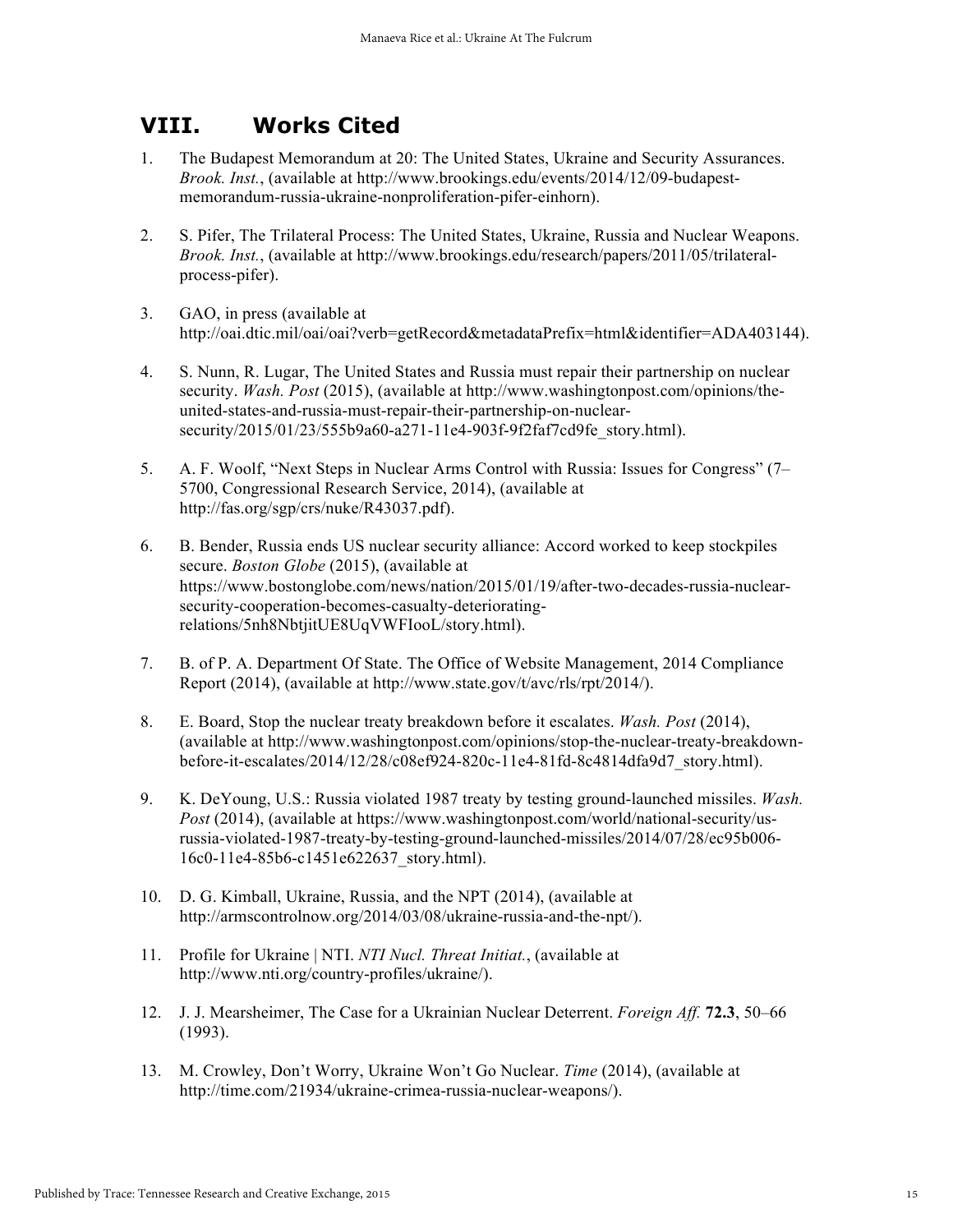- 14. H. Alexander, Ukraine revolution: Tuesday February 25 as it happened (2014), (available at http://www.telegraph.co.uk/news/worldnews/europe/ukraine/10659755/Ukraine-revolutionlive.html).
- 15. R. Oliphant, Vladimir Putin: we must stop a Ukraine-style "coloured revolution" in Russia Telegraph. *The Telegraph* (2014), (available at http://www.telegraph.co.uk/news/worldnews/europe/ukraine/11243521/Vladimir-Putin-wemust-stop-a-Ukraine-style-coloured-revolution-in-Russia.html).
- 16. J. Simpson, Russia's Crimea plan detailed, secret and successful (2014), (available at http://www.bbc.com/news/world-europe-26644082).
- 17. S. Shuster, Putin's Man in Crimea Is Ukraine's Worst Nightmare. *Time* (2014), (available at http://time.com/19097/putin-crimea-russia-ukraine-aksyonov/).
- 18. K. Lally, W. Englund, Putin says he reserves right to protect Russians in Ukraine The Washington Post. *Wash. Post* (2014), (available at http://www.washingtonpost.com/world/putin-reserves-the-right-to-use-force-inukraine/2014/03/04/92d4ca70-a389-11e3-a5fa-55f0c77bf39c\_story.html).
- 19. A. Anischchuk, Putin admits Russian forces were deployed to Crimea. *Reuters UK* (2014), (available at http://uk.reuters.com/article/2014/04/17/russia-putin-crimeaidUKL6N0N921H20140417).
- 20. Transcript: Putin says Russia will protect the rights of Russians abroad. *Wash. Post* (2014), (available at http://www.washingtonpost.com/world/transcript-putin-says-russia-willprotect-the-rights-of-russians-abroad/2014/03/18/432a1e60-ae99-11e3-a49e-76adc9210f19\_story.html).
- 21. B. Bennett, U.S. officials believe attack against Malaysian plane was mistake. *Los Angel. Times*, (available at http://www.latimes.com/world/europe/la-fg-ukraine-intelligence-us-20140722-story.html).
- 22. G. Baczynska, A. Vasovic, Pushing locals aside, Russians take top rebel posts in east Ukraine. *Reuters* (2014), (available at http://www.reuters.com/article/2014/07/27/usukraine-crisis-rebels-insight-idUSKBN0FW07020140727).
- 23. T. Parfitt, Secret dead of Russia's undeclared war Telegraph. *The Telegraph* (2014), (available at http://www.telegraph.co.uk/news/worldnews/europe/russia/11314817/Secretdead-of-Russias-undeclared-war.html).
- 24. Russia has 9,000 troops in Ukraine President Poroshenko. *BBC News* (2015), (available at http://www.bbc.com/news/world-europe-30913027).
- 25. K. Wong, Gen. Hodges: Russia doubles support to Ukraine rebels. *TheHill* (2015), (available at http://thehill.com/policy/defense/230329-gen-hodges-russia-doubles-supportto-ukraine-rebels).
- 26. Russia has lied about its activities in Ukraine: John Kerry. *IBNLive* (2015), (available at http://www.ibnlive.com/news/world/russia-has-lied-about-its-activities-in-ukraine-johnkerry-969346.html).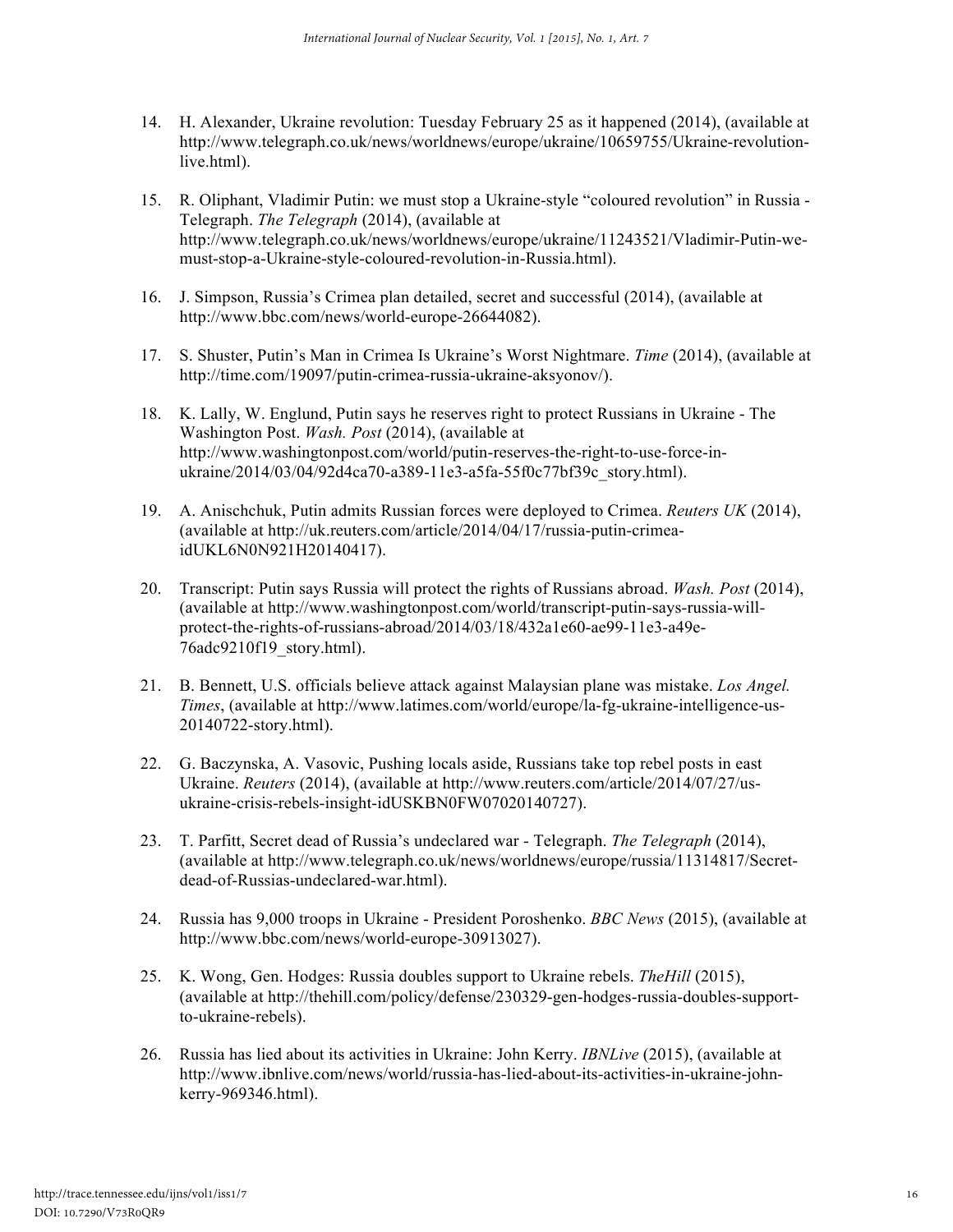- 27. Putin: Ukraine army is NATO legion aimed at restraining Russia. *Russ. Today* (2015), (available at http://rt.com/news/226319-putin-nato-russia-ukraine/).
- 28. H. Hall, N. Manayeva, D. Rice, Opinion: Is Ukraine about to go nuclear again? CNN.com. *CNN* (2014), (available at http://www.cnn.com/2014/04/16/opinion/hall-ukraine-russiaputin-nuclear/index.html).
- 29. S. Gutterman, Crimean Tatar leader tells Putin secession would break post-Soviet pact. *Reuters* (2014), (available at http://www.reuters.com/article/2014/03/12/us-ukraine-crisisputin-crimean-idUSBREA2B1CM20140312).
- 30. If Ukraine does not get help, it is necessary to produce nuclear weapons Ogrizko. *Indep. News Bur.* (2014).
- 31. O. Dorell, Ukraine may have to go nuclear, says Kiev lawmaker. *USA TODAY* (2014), (available at http://www.usatoday.com/story/news/world/2014/03/10/ukrainenuclear/6250815/).
- 32. Statement by the President on Ukraine. *whitehouse.gov* (2014), (available at https://www.whitehouse.gov/the-press-office/2014/03/20/statement-president-ukraine).
- 33. United Nations, General Assembly Adopts Resolution Calling upon States Not to Recognize Changes in Status of Crimea Region | Meetings Coverage and Press Releases (2014), (available at http://www.un.org/press/en/2014/ga11493.doc.htm).
- 34. N. Watt, Ukraine: UK to push for tougher sanctions against Russia over Crimea. *the Guardian*, (available at http://www.theguardian.com/world/2014/mar/18/ukraine-uk-pushsanctions-russia-crimea).
- 35. L. Smith-Spark, D. Magnay, N. Paton Walsh, Ukraine crisis: Early results show Crimea votes to join Russia - CNN.com. *CNN News* (2014), (available at http://www.cnn.com/2014/03/16/world/europe/ukraine-crisis/index.html).
- 36. Ukraine crisis: EU and US impose sanctions over Crimea. *BBC News* (2014), (available at http://www.bbc.com/news/world-europe-26613567).
- 37. U.S. levels new sanctions against Russian officials, companies World. *Haaretz.com* (2014), (available at http://www.haaretz.com/news/world/1.587764).
- 38. Third Wave of Sanctions Slams Russian Stocks | Business. *Mosc. Times* (2014), (available at http://www.themoscowtimes.com/business/article/new-sanctions-wave-hits-russianstocks/503604.html).
- 39. J. Finley, Merkel: "Consequences" for Russia's actions toward Ukraine UPI.com (2014), (available at http://www.upi.com/Top\_News/World-News/2014/12/08/Russia-must-faceconsequences-for-violating-Ukraines-sovereignty-says-Merkel/6031418065124/).
- 40. T. Atlas, Ukraine Gave Up Nuclear Arms in 1994 Deal Russia Flouts. *Bloomberg.com* (2014), (available at http://www.bloomberg.com/news/articles/2014-03-05/ukraine-gaveup-nuclear-arms-in-1994-deal-russia-flouts).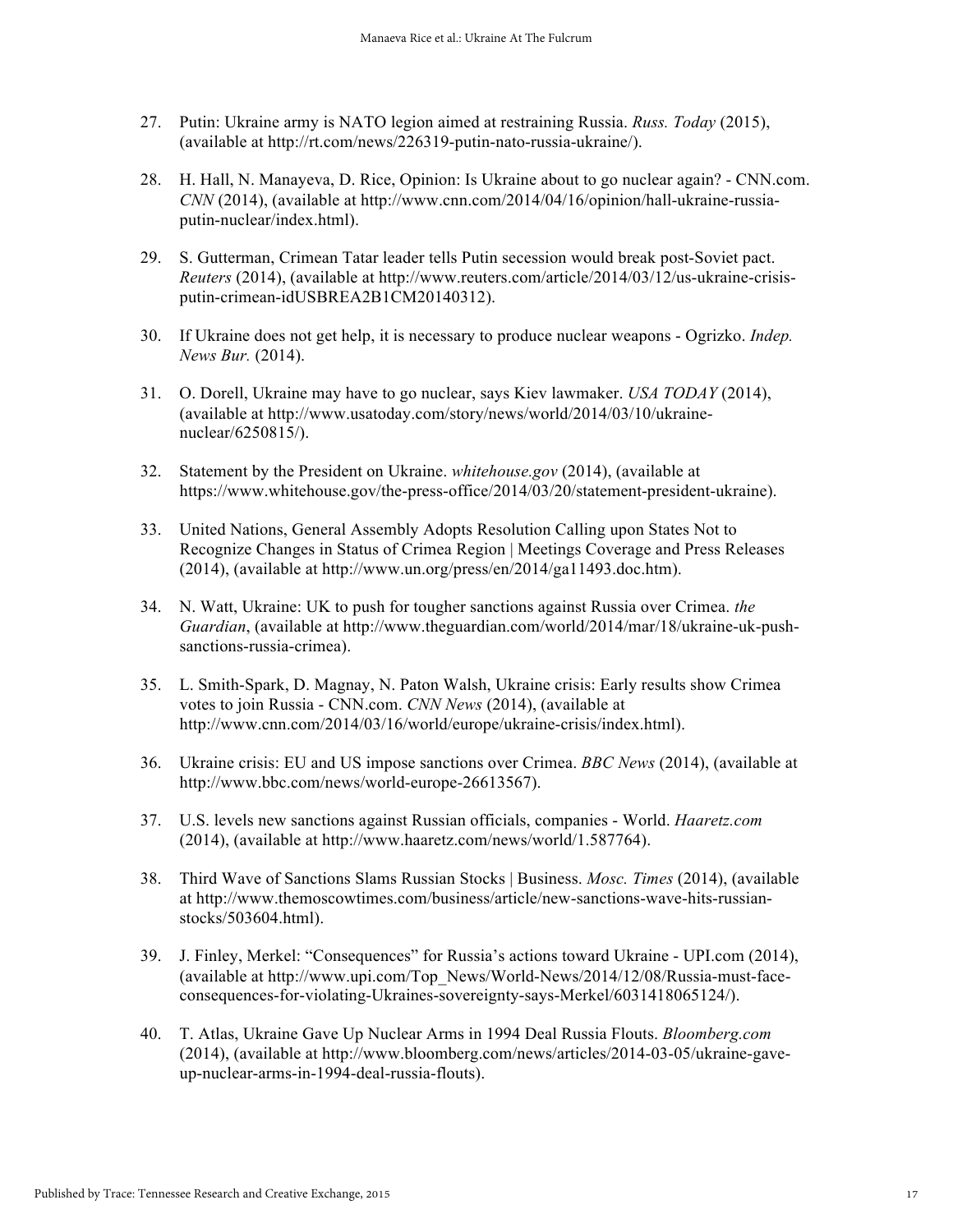- 41. V. V. Putin, What Putin Has to Say to Americans About Syria. *N. Y. Times* (2013), (available at http://www.nytimes.com/2013/09/12/opinion/putin-plea-for-caution-fromrussia-on-syria.html).
- 42. S. Bohdan, Lukashenka regrets he is left without nuclear weapons. *Belarus Dig.*, p. March 7, 2014.
- 43. Nuclear Disarmament North Korea | NTI. *NTI Nucl. Threat Initiat.* (2014), (available at http://www.nti.org/analysis/articles/north-korea-nuclear-disarmament/).
- 44. A. P. in Washington, North Korea nuclear chief meets with US negotiators amid standoff. *the Guardian* (2015), (available at http://www.theguardian.com/world/2015/jan/18/northkorea-nuclear-chief-meets-with-us-negotiators).
- 45. Agence France Presse, Canada's Harper Says Putin's Russia Spurs Nations to "Arm to Teeth." *Agence Fr. Presse* (2014), (available at http://www.naharnet.com/stories/en/123519).
- 46. R. C. Karp, Ed., *Security with Nuclear Weapons?: Different Perspectives on National Security* (Stockholm International Peace Research Institute, Oxford ; New York : Solna, Sweden, 1991).
- 47. G. P. Shultz, W. J. Perry, H. A. K. A. S. Nunn, Deterrence in the Age of Nuclear Proliferation. *Wall Str. J.* (2011), (available at http://www.wsj.com/articles/SB10001424052748703300904576178760530169414).
- 48. "Give peace a chance, decide sanctions later": EU split over extension, new Russia penalties, (available at http://rt.com/news/238733-eu-ministers-russia-sanctions/).
- 49. D. Vermillion, H. L. Hall, "Profiles of World Uranium Enrichment Programs 2014" (ORNL Technical Report, 2015).
- 50. United Nations, Discourse Shifts in First Committee from Cold War "Balance of Terror" Logic against Nuclear Weapon Use to Catastrophic Humanitarian Impacts | Meetings Coverage and Press Releases (2013), (available at http://www.un.org/press/en/2013/gadis3483.doc.htm).

### **IX. Authors' Bio and Contact Information**

**Natalie Manaeva Rice** is a research assistant at the University of Tennessee (UT) Institute for Nuclear Security, a PhD candidate at UT, and a Fellow at the Independent Institute of Socio-Economic and Political Studies (IISEPS). Her research interests are in global security and public policy with special focus on nuclear security, mass media, and public opinion. Her other interests include anti-Americanism and its impact on international relations, as well as political communication in transitional societies (Eastern Europe, CIS countries, and Russia). Natalie has published articles in various journals, including Columbia University's *Journal of International Affairs*, and she has co-authored three book chapters on the problems of mass media and public opinion in post-Soviet states. She is a member of the American Association for Public Opinion Research (AAPOR), Association for Education in Journalism and Mass Communication (AEJMC), and European Communication Research and Education Association (ECREA). Contact: Natalie.manaeva@gmail.com